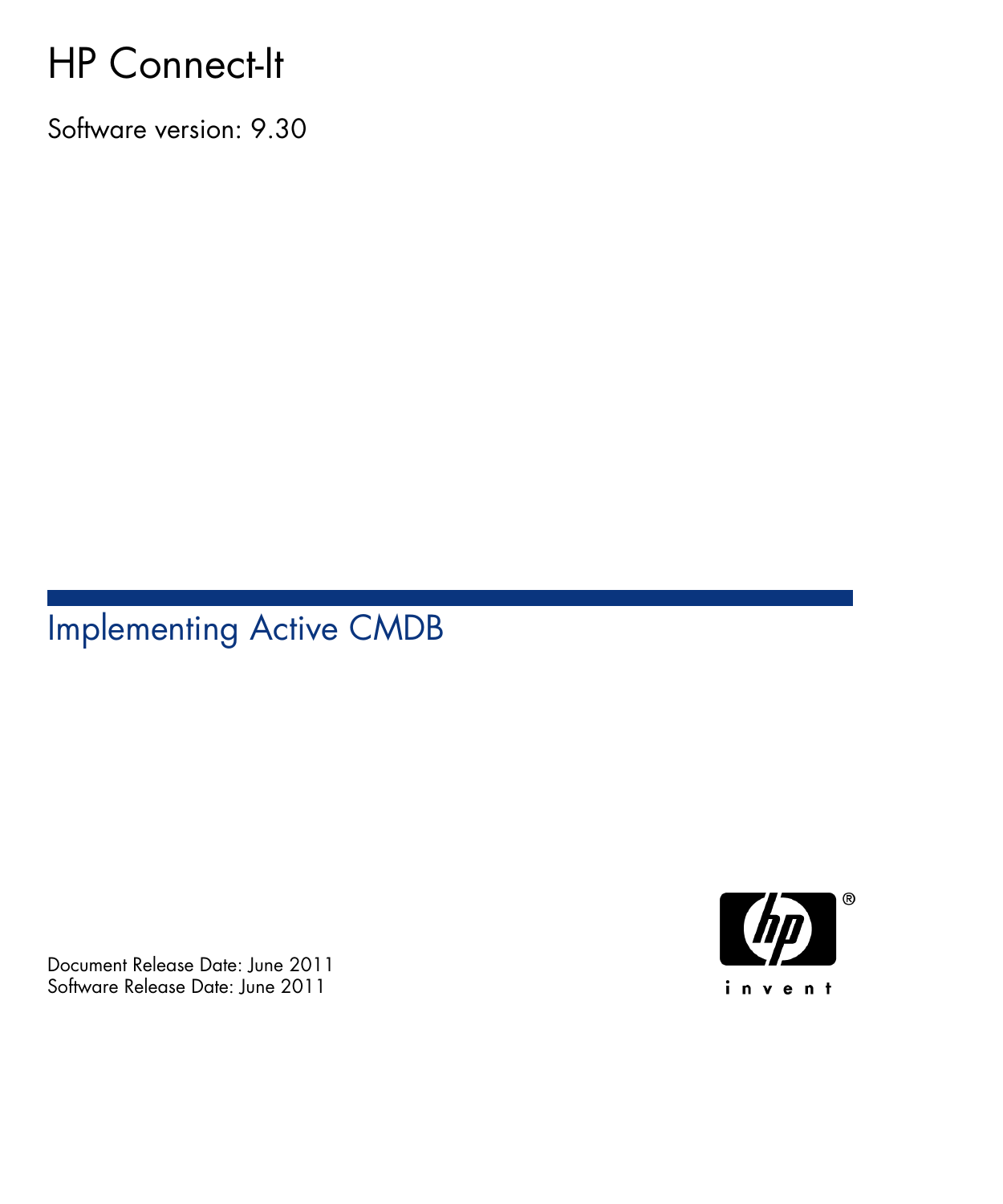# Legal Notices

#### **Copyright Notices**

© Copyright 1994-2011 Hewlett-Packard Development Company, L.P.

#### **Restricted Rights Legend**

Confidential computer software.

Valid license from HP required for possession, use or copying.

Consistent with FAR 12.211 and 12.212, Commercial Computer Software, Computer Software Documentation, and Technical Data for Commercial Items are licensed to the U.S. Government under vendor's standard commercial license.

#### **Warranty**

The only warranties for HP products and services are set forth in the express warranty statements accompanying such products and services.

Nothing herein should be construed as constituting an additional warranty.

HP shall not be liable for technical or editorial errors or omissions contained herein.

The information contained herein is subject to change without notice.

For information about third-party and/or open source license agreements, or to view open source code, use one of the following ways:

- <sup>n</sup> In the ThirdParty directory of the software installation CD-ROM
- n In the directories in which the binary files of the third-party and/or open source tools are located after installation of the software.
- n Through the component's url indicated in the **Open Source and Third-Party Software License Agreements** guide

#### **Trademark Notices**

- n Adobe®, Adobe logo®, Acrobat® and Acrobat Logo® are trademarks of Adobe Systems Incorporated.
- n Corel® and Corel logo® are trademarks or registered trademarks of Corel Corporation or Corel Corporation Limited.
- Java is a registered trademark of Oracle and/or its affiliates.
- n Microsoft®, Windows®, Windows NT®, Windows® XP, Windows Mobile® and Windows Vista® are U.S. registered trademarks of Microsoft Corporation.
- Oracle® is a registered trademark of Oracle Corporation and/or its affiliates.
- UNIX<sup>®</sup> is a registered trademark of The Open Group.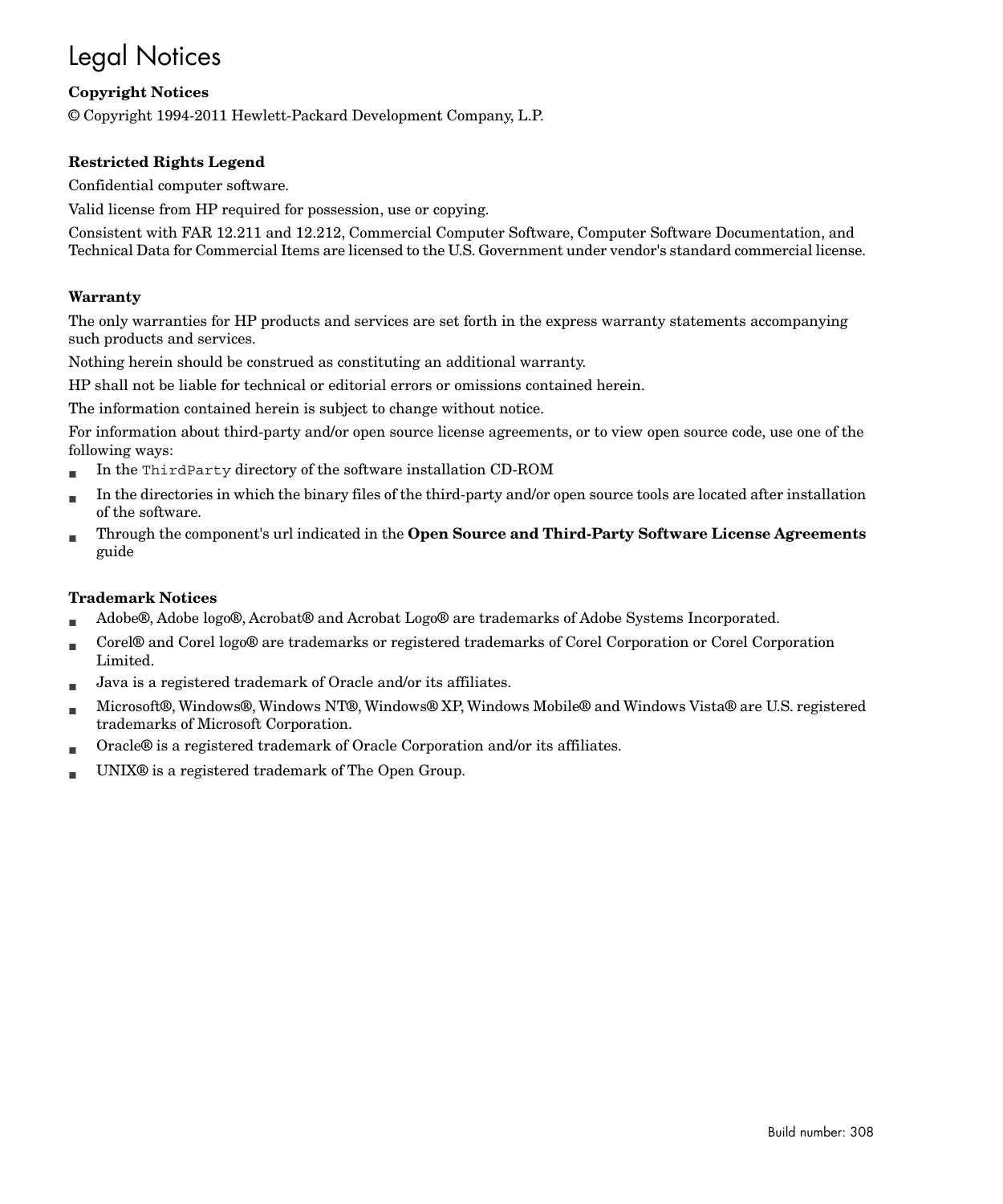# Table of Contents

| Chapter 1. Implementing Active CMDB 9                                                                                                                                                                                                                                                              |                   |
|----------------------------------------------------------------------------------------------------------------------------------------------------------------------------------------------------------------------------------------------------------------------------------------------------|-------------------|
| Description of the problem 10<br>First phase of the Hewlett-Packard Active CMDB solution<br>Implementing the Active CMDB solution $\ldots$ $\ldots$ $\ldots$ $\ldots$ $\ldots$<br>Testing the Active CMDB Packaged Solution<br>Appendix A - Configuring Asset Manager and ServiceCenter connectors | -10<br>-13<br>-20 |
| Appendix B - Connect-It log messages 35                                                                                                                                                                                                                                                            |                   |
|                                                                                                                                                                                                                                                                                                    |                   |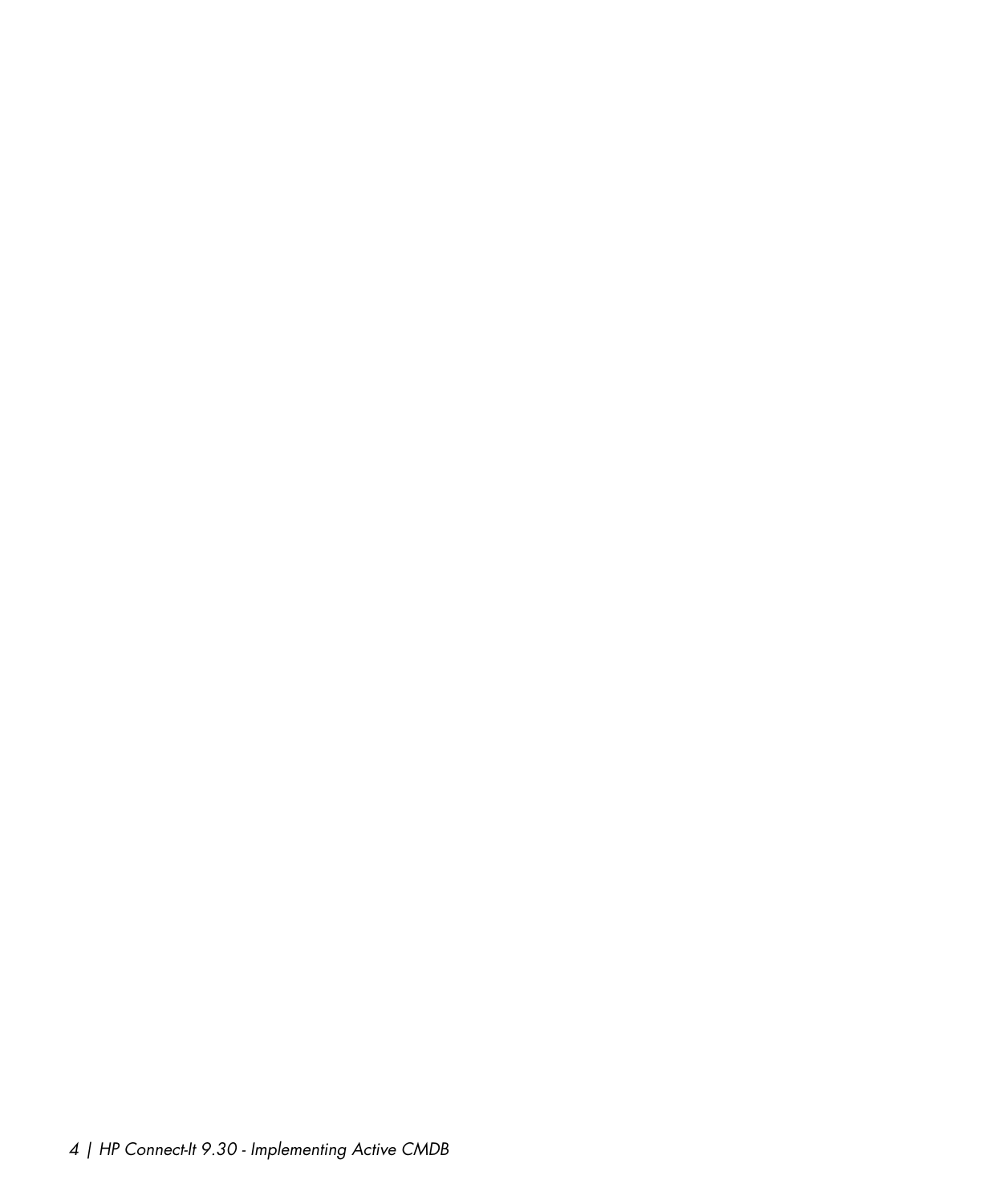# List of Figures

1.1. Solution Workflow . . . . . . . . . . . . . . . . . . . . [21](#page-20-0)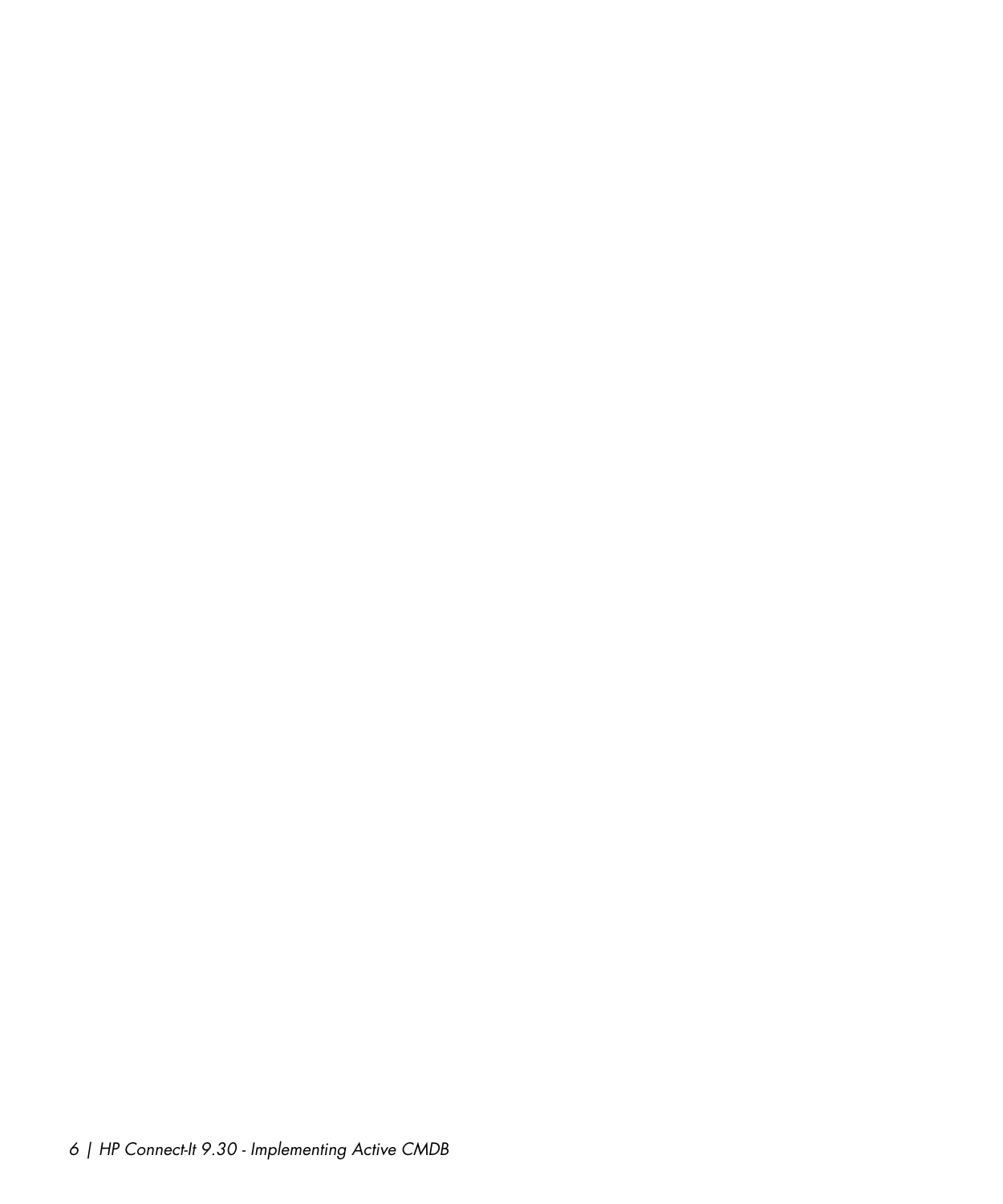# List of Tables

| 1.1. HP Enterprise Discovery to Asset Manager mappings 12 |  |  |  |     |
|-----------------------------------------------------------|--|--|--|-----|
| 1.2. Asset Manager-to-ServiceCenter mappings 12           |  |  |  |     |
| 1.3. ServiceCenter-to-Asset Manager mappings              |  |  |  | -13 |
| 1.4. Portfolio Items Added to Asset Manager               |  |  |  | -22 |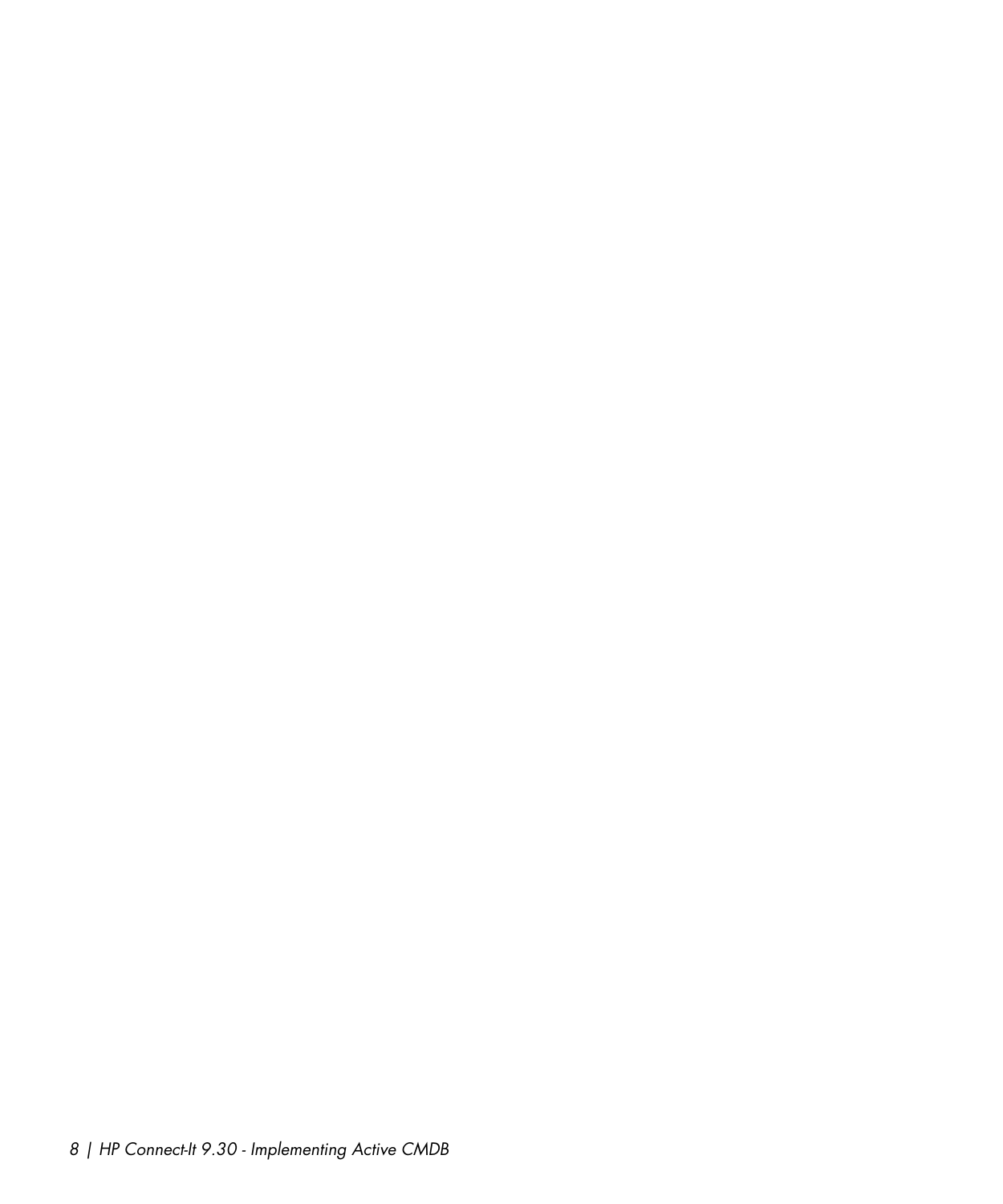# 1 Implementing Active CMDB

<span id="page-8-1"></span><span id="page-8-0"></span>Using Connect-It Scenarios to Implement an Active CMDB Solution

## Introduction

Compliance is becoming an increasingly important driver for companies that require strong repeatable business practices. Having a complete Configuration Management Database (CMDB) to track hardware and software assets is an important part of the compliance process. Meeting Sarbanes-Oxley (SOX) standards is not an easy task. Some estimates put compliance work at large corporations in the tens-of-thousands of hours. It requires a complete understanding of the impact of your business processes in addition to the ability of your Information Technology to enable the processes in an accurate manner that allows for strict compliance. Understanding not only what you have but how those assets or configuration items are related to the business is essential.

Implementing an Active CMDB solution allows a company to improve its customer service levels while increasing efficiencies and meeting compliance requirements. Perhaps one of the most beneficial aspects of Active CMDB is the integration of core processes between ServiceCenter and Asset Manager. Hewlett-Packard recognizes the need for a completely integrated Active CMDB solution, and as a result is moving toward a single platform implementation where data is centralized in an Active Configuration Management Database (Active CMDB).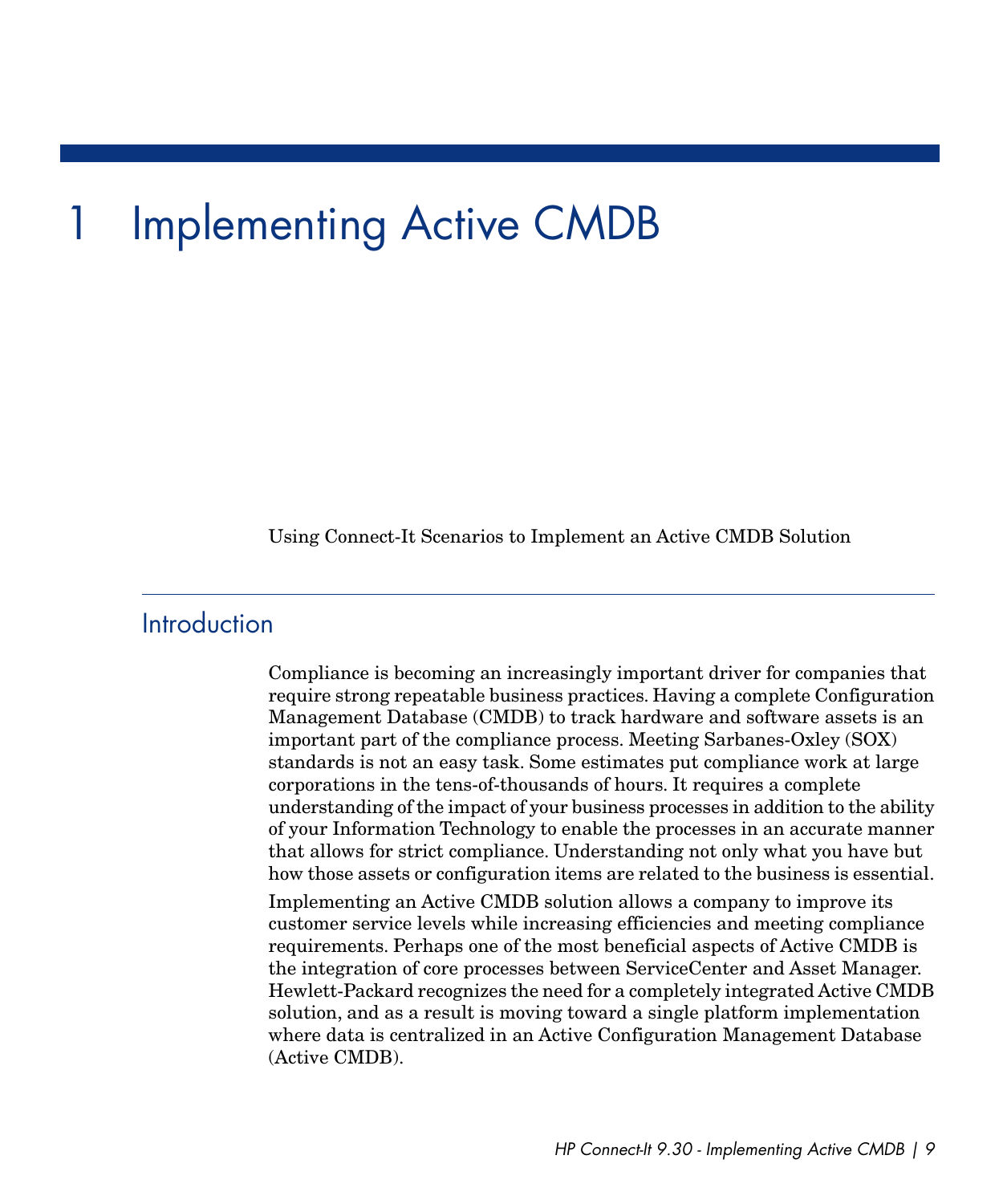# Description of the problem

<span id="page-9-1"></span><span id="page-9-0"></span>Information in a database helps support the day-to-day running of an organization; but more important is the ability to make educated decisions based on this information. The abundance of applications and unique data stores in the corporate environment makes having a common framework vital.

# First phase of the Hewlett-Packard Active CMDB solution

This solution is the first phase in implementing a common database repository between ServiceCenter and Asset Manager. Once implemented this solution will:

- <sup>n</sup> Update ServiceCenter with data retrieved via the Asset Manager data discovery process
- n Initiate reconciliation for data discrepancies between the discovered state and the actual state of a device
- <sup>n</sup> Populate Asset Manager with data initiated in ServiceCenter change or configuration management

Anyone following ITIL practices using ServiceCenter and Asset Manager will benefit from this solution. If it is to be integrated with a tailored system, Hewlett-Packard recommends reviewing the low level details of the package and modifying them as necessary. For example,Asset Manager to ServiceCenter mappings may need to be adjusted if fields in either system have been renamed or deleted.

## Overview of the Active CMDB solution

This solution depends on five Connect-It scenarios.

- <sup>n</sup> Two scenarios that synchronize data transfers between ServiceCenter and Asset Manager:
	- n acsc-ci.scn
	- scac-ci.scn
- <sup>n</sup> 3 scenarios that execute the Active CMDB processes:
	- edac-reconc.scn or pdiac.scn
	- <sup>n</sup> acsc-incident.scn
	- <sup>n</sup> scac-wo.scn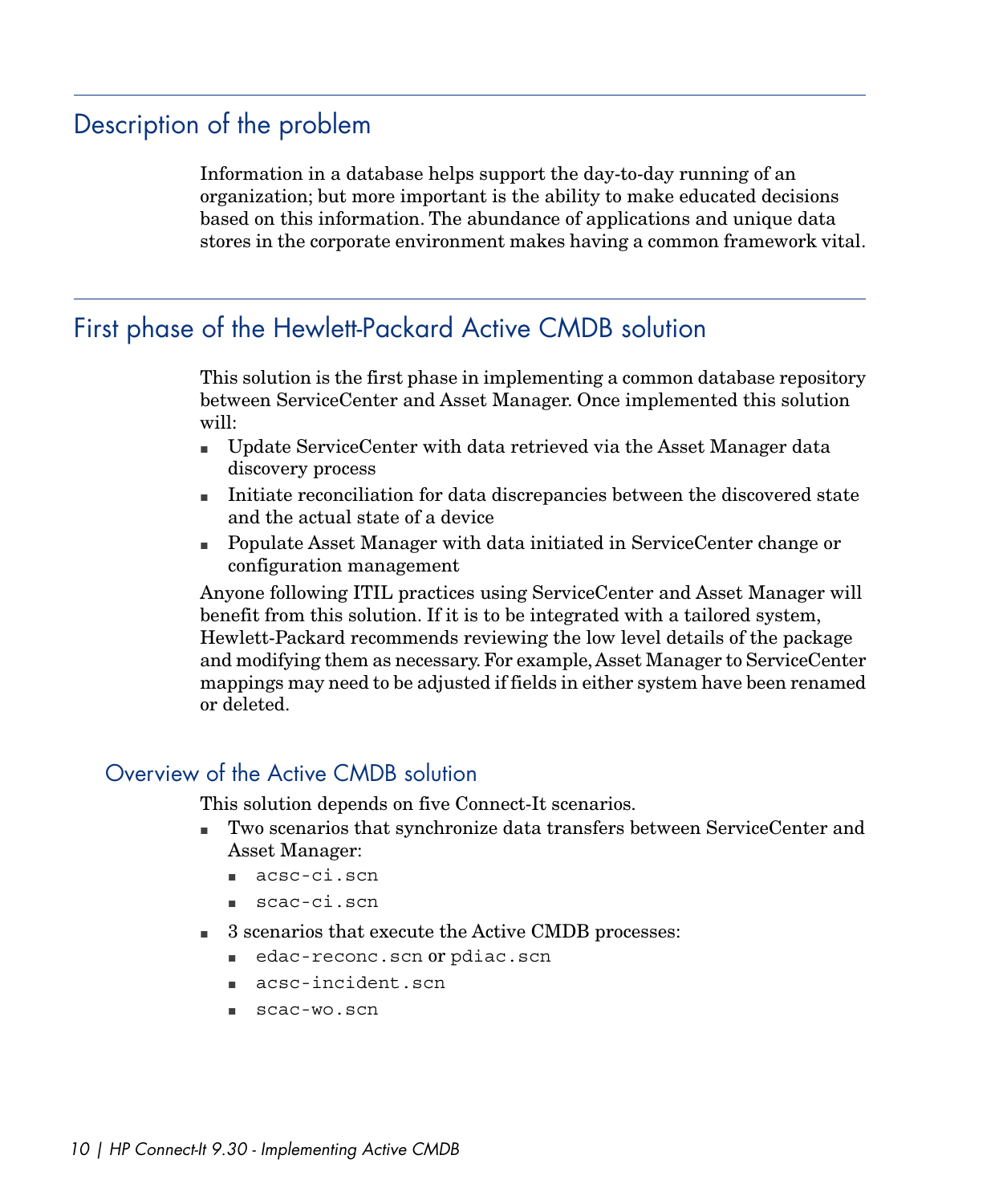#### Inventory scenario

A choice between HP Desktop Inventory and Enterprise Discovery has to be made.

- n The edac-reconc.scn scenario integrates data from an Enterprise Discovery database into Asset Manager. It also creates reconciliation proposals in Asset Manager when memory listed in the inventory for a computer varies from the memory listed in Asset Manager. This scenario will likely be tailored by an organization to reflect its company-specific business rules.
- n The pdiac.scn scenario integrates data from Pergrine Desktop Inventory files into Asset Manager. It also creates reconciliation proposals in Asset Manager when memory listed in the inventory for a computer varies from the memory listed in Asset Manager. This scenario may be tailored by an organization to reflect its company-specific business rules.

Although it is preferable to use Enterprise Discovery to integrate data in Asset Manager, the following sections of this document will focus on HP Desktop Inventory integration as it is part of the Connect-It data kit.

#### Asset Manager-to-ServiceCenter scenarios

- $\Box$  acsc-ci.scn scenario: This scenario integrates Configuration Items from Asset Manager to ServiceCenter.
- <sup>n</sup> acsc-incident.scn scenario: This scenario will create an incident in ServiceCenter when a reconciliation proposal is opened in Asset Manager.

#### ServiceCenter-to-Asset Manager scenarios

- <sup>n</sup> scac-ci.scn: This scenario integrates Configuration Items from ServiceCenter to Asset Manager.
- <sup>n</sup> scac-wo.scn: This scenario creates Work Orders in Asset Manager that correspond to changes and tasks in ServiceCenter.

This scenario moves data from ServiceCenter to Asset Manager. It creates work orders in Asset Manager that correspond to changes and tasks in ServiceCenter. Asset Manager computer, asset, monitor, employee records and reconciliation proposals are updated when an incident with a problem type of Asset Manager Reconciliation Proposal is closed in ServiceCenter.

## Active CMDB data flows

The Active CMDB Solution contains the following Connect-It data flow mappings.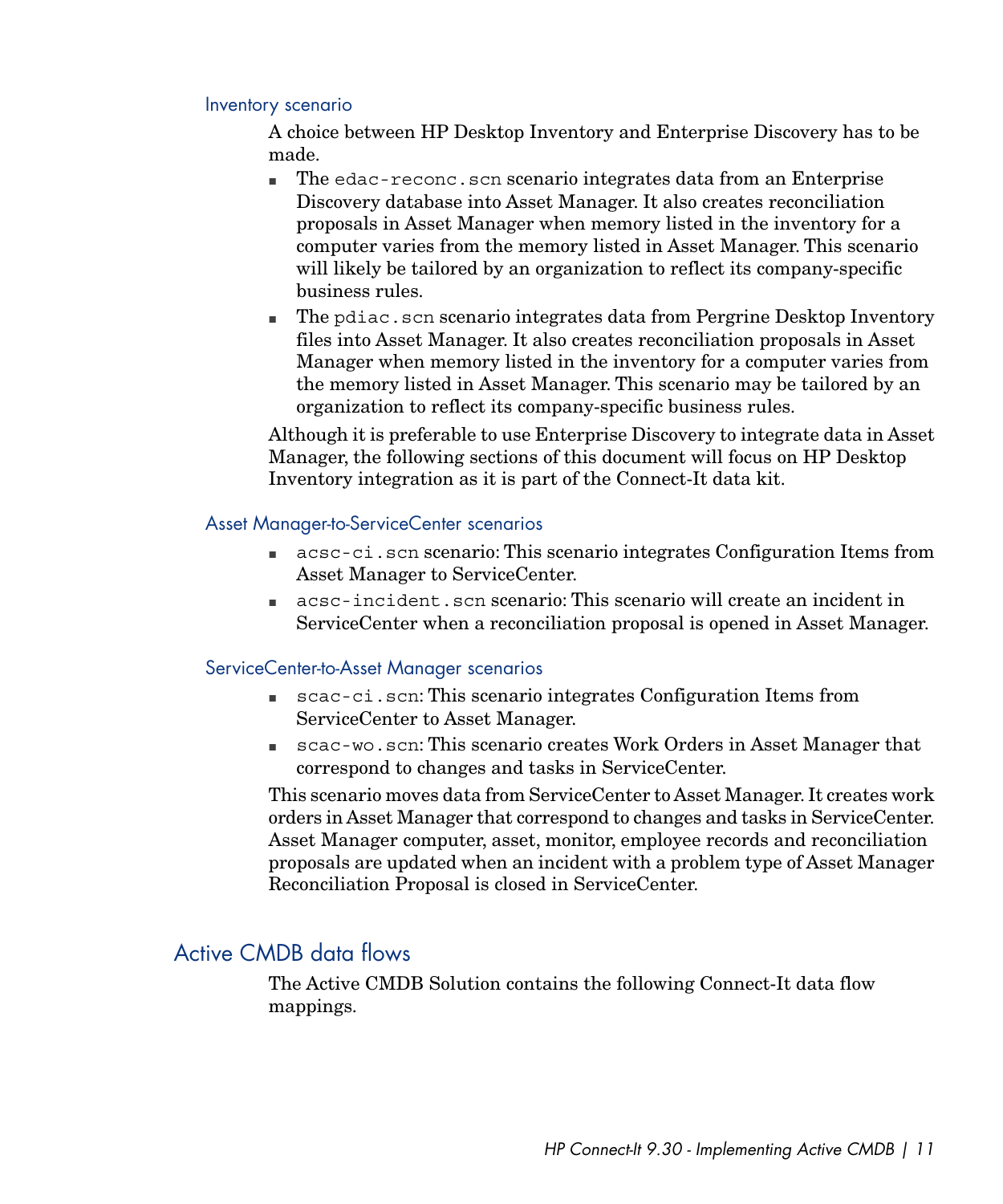

<span id="page-11-0"></span>Modification of these mappings may be required for tailored systems

#### **Table 1.1. HP Enterprise Discovery to Asset Manager mappings**

| <b>Mapping</b>                           | Description                                                                                                                                                                 |
|------------------------------------------|-----------------------------------------------------------------------------------------------------------------------------------------------------------------------------|
| DeviceSrc-amComputerDst                  | Mapping of inventory data collected by Enter-<br>prise Discovery.                                                                                                           |
|                                          | The mapping creates a reconciliation proposal<br>in Asset Manager if the memory listed in the<br>inventory of a computer varies from the<br>memory listed in Asset Manager. |
| NetworkDevices-amComputerDst             | Mapping of data related to network equipment.                                                                                                                               |
| Non-Scanned-Computers-amComputerDst2     | Mapping of data related to computers that<br>have not been scanned.                                                                                                         |
| Network-Devices Structure-amPortfolioDst | Mapping of network equipment components<br>as Portfolio Items in Asset Manager.                                                                                             |

#### <span id="page-11-1"></span>**Table 1.2. Asset Manager-to-ServiceCenter mappings**

| Mapping                          | Description                                  |
|----------------------------------|----------------------------------------------|
| amCompanySrc                     | Mapping of companies.                        |
|                                  | An Asset Manager company is considered as    |
|                                  | a ServiceCenter company thanks to its quali- |
|                                  | fication.                                    |
| amLocationSrc                    | Mapping of locations.                        |
| amEmplDeptCrc-Employees          | Mapping of Asset Manager employees to the    |
|                                  | Contact table in ServiceCenter.              |
| amEmplDeptCrc-Departments        | Mapping of departments.                      |
| amModelSrc-citModelDst           | Mapping of Asset Manager models to Service-  |
|                                  | Center; events.                              |
| amComputerSrc-ICMcomputerDst     | Mapping of computers.                        |
| amComputerSrc-pcsoft-uninstDst   | Mapping of Asset Manager software.           |
|                                  | All PC software is flagged as Removed to     |
|                                  | handle software uninstallations.             |
| amSoftInstallSrc-pcsoftwareDst   | Mapping of software installation.            |
| amAssetSrc-citDeviceDst          | Mapping of other devices to ServiceCenter    |
|                                  | events.                                      |
| amMonitorSrc-ICMdisplaydeviceDst | Mapping of monitors in Asset Manager to      |
|                                  | ICMdisplaydevice in ServiceCenter.           |
| amMonitor-citDeviceParentDst     | Mapping of device relationships (upstream    |
|                                  | asset).                                      |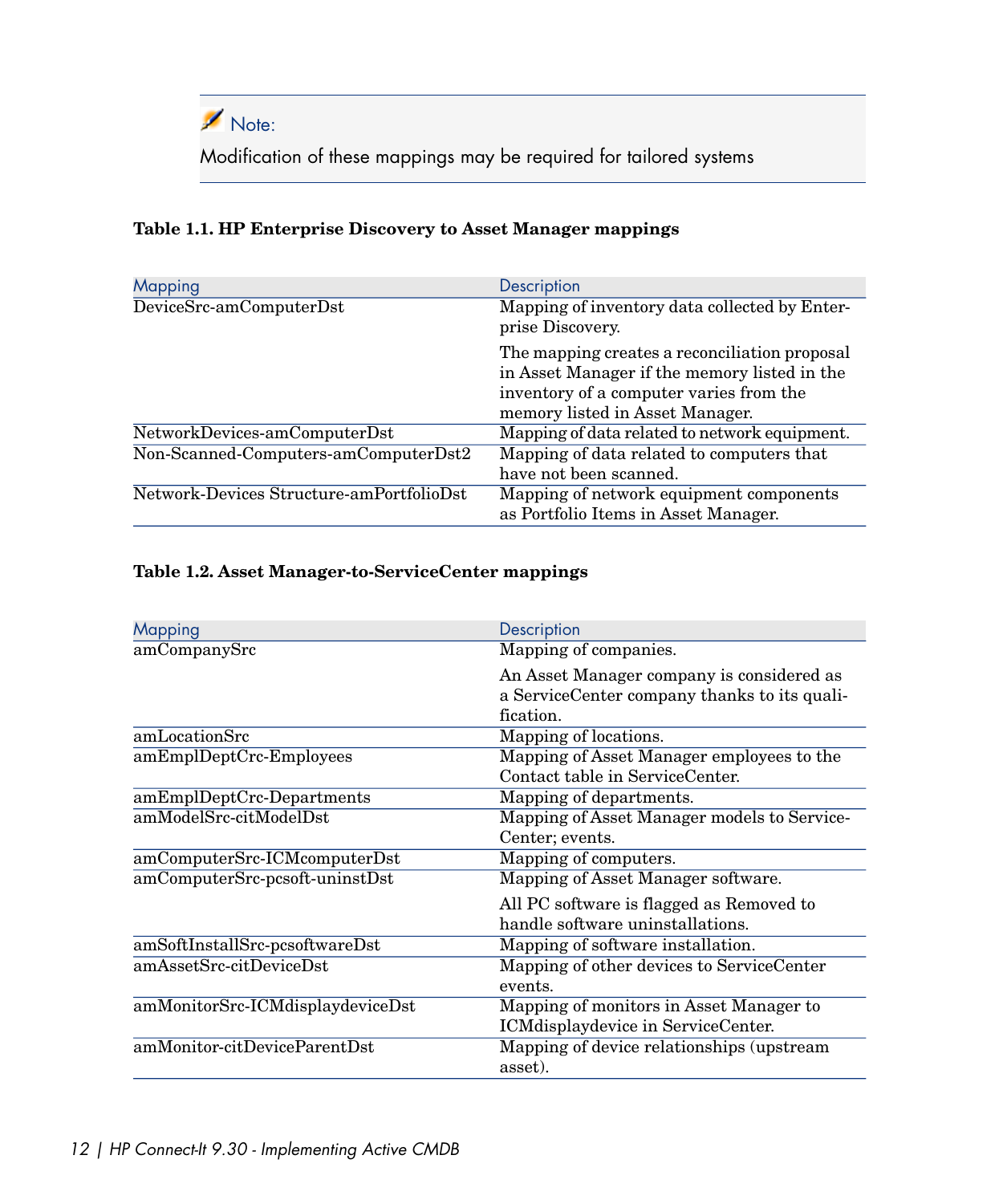| <b>Mapping</b>             | Description                             |
|----------------------------|-----------------------------------------|
| amStockSrc-citStockroomDst | Mapping of stock rooms to ServiceCenter |
|                            | events.                                 |

#### <span id="page-12-1"></span>**Table 1.3. ServiceCenter-to-Asset Manager mappings**

| Locations                         | Mapping of locations.                         |
|-----------------------------------|-----------------------------------------------|
| Departments                       | Mapping of departments.                       |
| Contacts                          | Mapping of contacts.                          |
| operatorSrc-amEmplDest3           | Mapping of operator and import of the hourly  |
|                                   | rate.                                         |
| Vendors                           | Mapping of ServiceCenter vendors as Asset     |
|                                   | Manager companies.                            |
| Vendors locations                 | Mapping of ServiceCenter vendors locations    |
|                                   | as Asset Manager companies.                   |
| stockroomSrc-amStockDst           | Mapping of stock rooms.                       |
| Companies                         | Mapping of companies.                         |
| Company locations                 | Mapping of company locations.                 |
| Company departments               | Mapping of company departments as root loc-   |
|                                   | ations.                                       |
| Models                            | Mapping of models.                            |
| Computers                         | Mapping of 'computer' type devices.           |
| Devices                           | Mapping of devices which are not computer or  |
|                                   | application devices.                          |
| Software                          | Mapping of software installed on computers.   |
| Handhelds                         | Mapping of 'handhelds' devices as computers.  |
| Mainframes                        | Mapping of 'mainframes' devices as computers. |
| joindisplaydeviceSrc-amMonitorDst | Mapping of monitors.                          |

## <span id="page-12-0"></span>Implementing the Active CMDB solution

This Active CMDB solution, like other Connect-It scenarios delivered with the Connect-It product, is provided as a sample solution. HP recommends that you review the code and scenarios provided to determine how they will best fit into your tailored solution. The code and scenarios provided are intended to be used with default (demonstration) databases and implementations. Any tailoring or data changes you have implemented may effect or be effected by using this code and these scenarios as-is. You may need to modify this solution to work in your tailored environment.

This solution is designed to work with specific combinations of HP products. Please ensure that you are using one of the following combinations:

- Asset Manager 4.4.x, ServiceCenter 6.1
- Asset Manager 5.0.x, ServiceCenter 6.1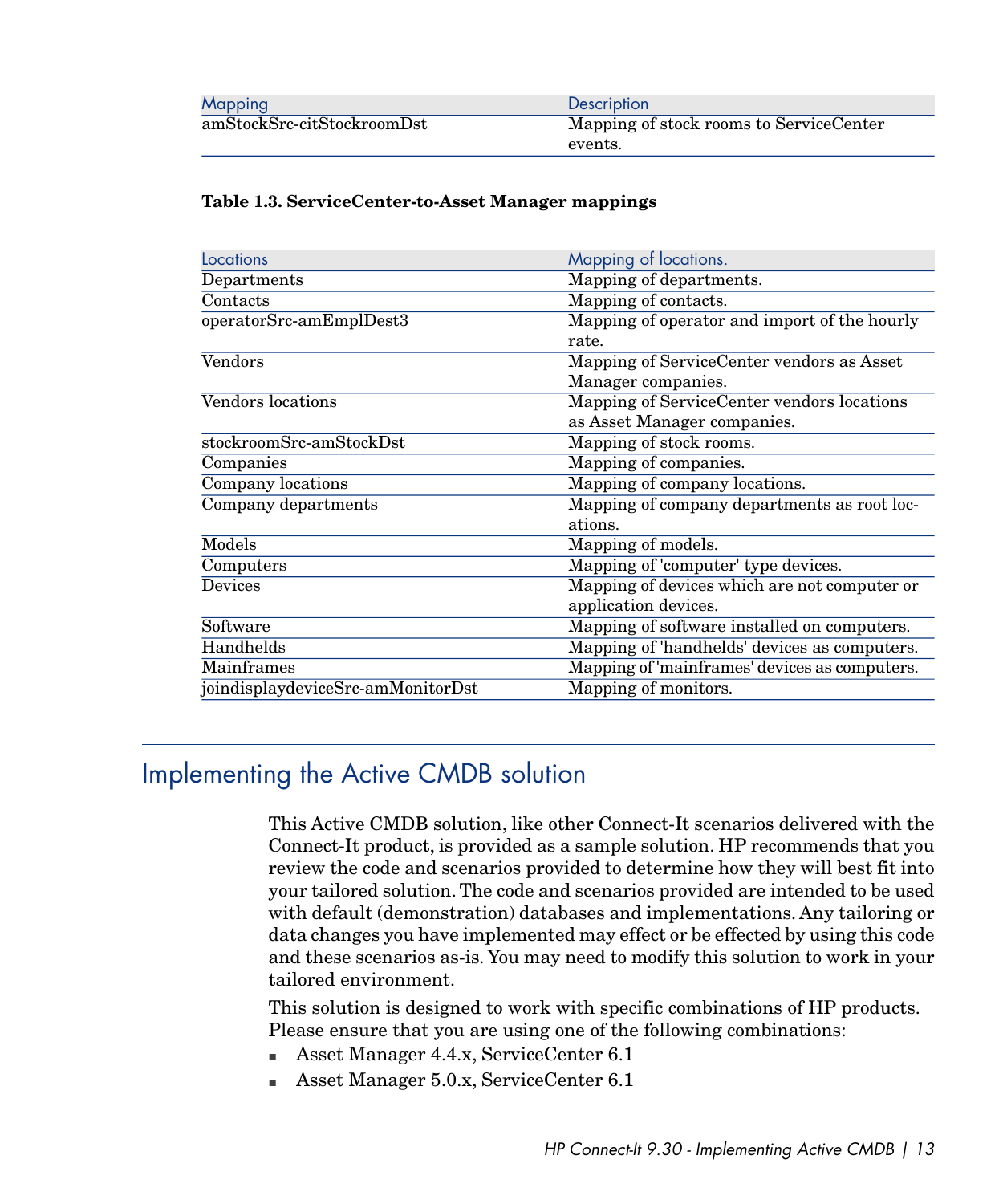The instructions in this document assume that Asset Manager, Connect-It and ServiceCenter have been installed in their default installation directories and are connecting to demonstration databases. Wherever possible, notations have been made to indicate where installation in another directory might affect the directions.

The default installation directory for each of the applications is as follows:

Asset Manager  $4.4.0, 4.4.1$  or  $5.0$ :

C:\Program Files\HP\Asset Manager\

 $Connect\text{-}\mathrm{It}$ 

C:\Program Files\HP\ConnectIt\

■ ServiceCenter 6.1:

C:\Program Files\Peregrine Systems\ServiceCenter Client\

## Configuring ServiceCenter

Additional event records that are not out-of-box need to be added to ServiceCenter in order to implement the Active CMDB solution. This data is imported into ServiceCenter via the unload function.



Before beginning setup, Hewlett-Packard recommends that you back up your existing ServiceCenter database. This will ensure that you can return it to its previous state during integration.

#### Importing Active CMDB events into ServiceCenter

- 1 Log in to ServiceCenter as a system administrator.
- 2 Select **Database Manager** from the Toolkit section of the main window.
- 3 Right click or click the arrow in the upper right corner. Then click **Import/Load** on the drop down menu.

#### Importing Asset Manager events into ServiceCenter

1 Select the Connect-It out of box unload: Connect-It:

[Connect-It Installation Directory]\datakit\sc[version]\cmdb.unl

2 Click **Load FG** in the upper toolbar.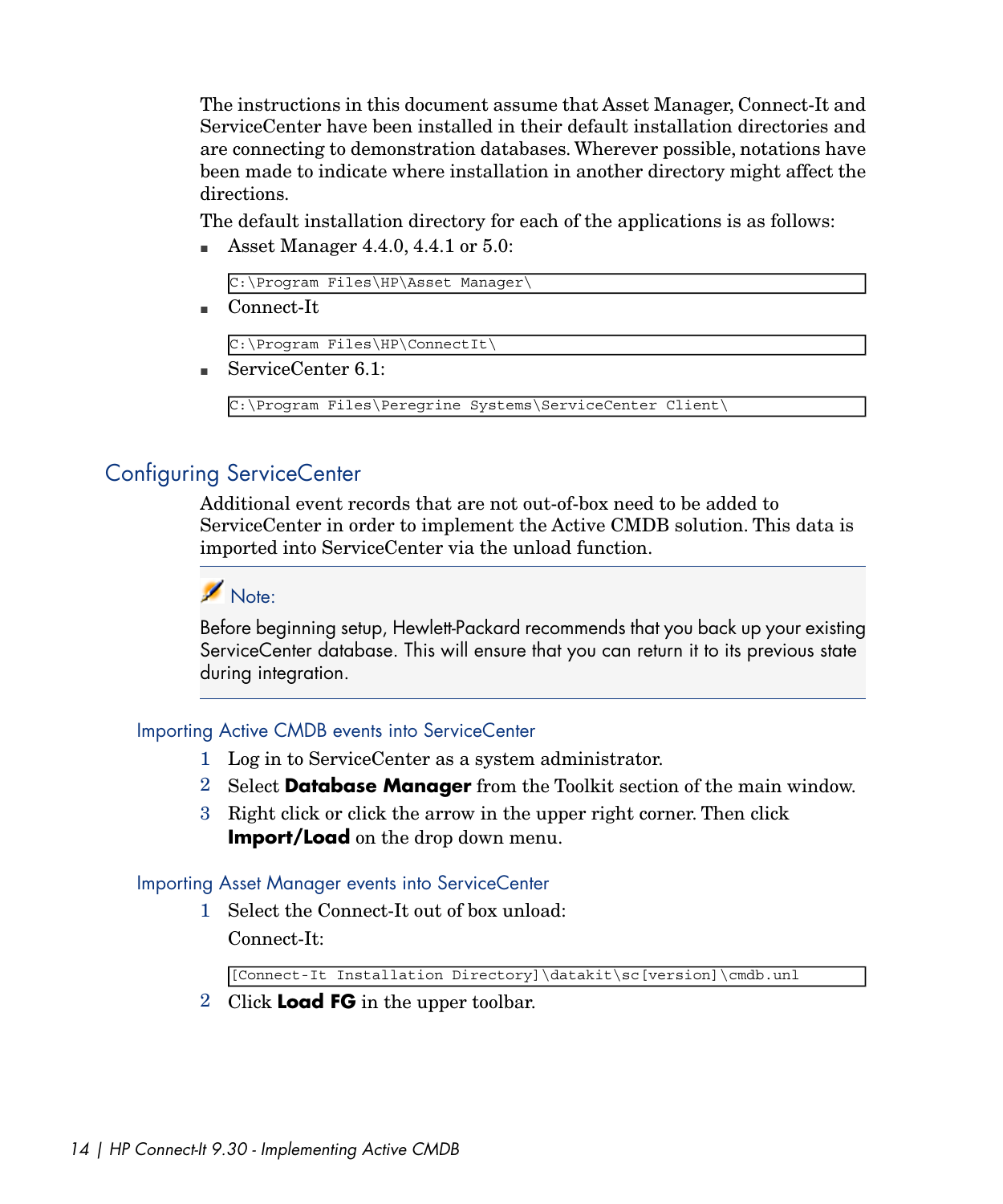Importing computer and software events into ServiceCenter

- 1 Right click or click the arrow in the upper right corner. Then click **Import/Load** from the drop down menu.
- 2 Select the Connect-It out of box unload:

```
[Connect-It Installation Directory]\datakit\sc[version]\pcsoft-uninstal
.unl
```
- 3 Click **Load FG** in the upper toolbar.
- 4 Right-click or click the arrow in the upper right corner. Then click **Import/Load** from the drop down menu.
- 5 Select the Connect-It out of box unload:

[Connect-It Installation Directory]\datakit\sc[version]\pcsoftware.unl

6 Click **Load FG** in the upper toolbar.

## Configuring Asset Manager

Setting up Asset Manager involves altering the default database structure to add a RelNN link from the amWorkOrder table to the amAsset table.

## Note:

Before beginning setup, HP recommends that you back up your existing Asset Manager database. This will ensure that you can return to the previous state should you need to during integration.

#### Enabling the Reconciliation Module

To enable the reconciliation module in Asset Manager, which is not enabled out of box, first log into Asset Manager. Click **File/ Activate Modules** and then click **Reconciliation**.

Asset Manager 4.4 : Adding a RelNN link from the amWorkOrder table to the amPortfolio table

For an Asset Manager 4.4. database, a link in the amWorkOrder table has to be created in order to have the reconciliation work properly.

## $N$ ote:

The Asset Manager 5.0 database already has this link.

- 1 To open the Asset Manager Database Administrator click Start -> Programs -> HP -> Asset Manager 4.4.x -> Asset Manager Database Administrator.
- 2 Click **File/ Open** and then click **Open existing database**.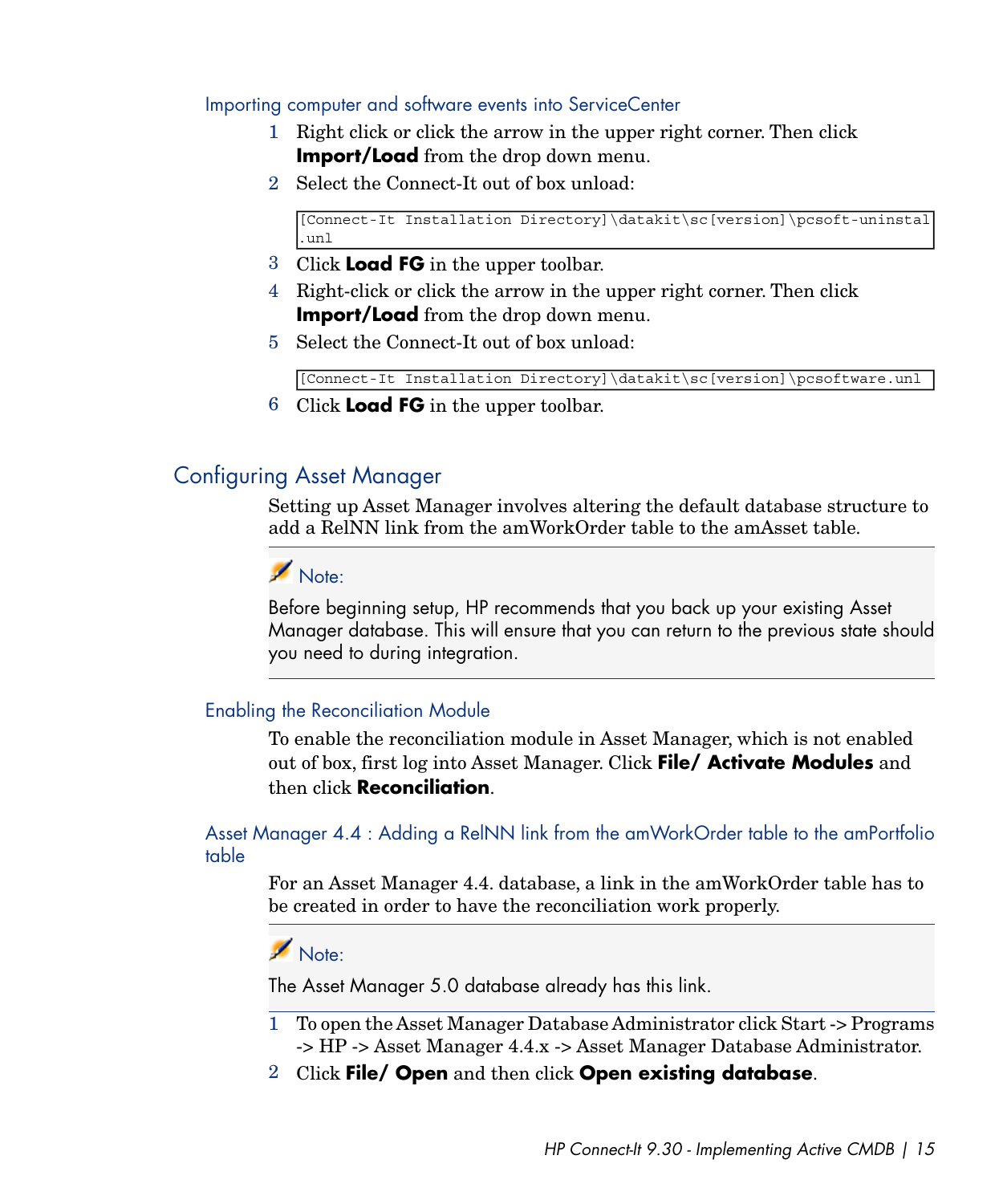- 3 Enter the appropriate Asset Manager Database Server, your login name and your password and click **OK**.
- 4 Select the amWorkOrder table, click **Database/ Add a link**.
- 5 In the **New link** window, complete the fields with the following information:
	- $\blacksquare$  Link type: RelNN
	- <sup>n</sup> Source Table: amWorkOrder
	- Source SQL Name: Items
	- Source Label: Items
	- Description: Items
	- n Destination Table: Portfolio items (amPortfolio)
	- Destination SQL Name: WorkOrders
	- n Destination Label: WorkOrders
	- <sup>n</sup> Destination Description: WorkOrders
- 6 Click **Create**.
- 7 Add a page in order to display the newly created link: Click **Database/ Add a page**.

## Configuring Connect-It

### Synchronizing data from Asset Manager to ServiceCenter

To synchronize data between Asset Manager and ServiceCenter, execute the Connect-It out of box scenarios as described in the following steps:

## Configuring the Scenario

Open the Connect-It Scenario Builder tool.

Click **File -> Open** and browse to the Connect-It out of box Asset Manager-to-ServiceCenter scenario file, acsc-ci.scn. By default, the file location is:

ServiceCenter 6.1:

[Connect-It Installation Directory]\scenario\scac\sc61ac44\

Click **Open** to open the scenario.

Configure the Asset Manager connector. For detailed instructions on how to configure the connector to communicate with your system, see **Appendix A.**

Configure the ServiceCenter connector. For detailed instructions on how to configure the connector to communicate with your system, see **Appendix A**.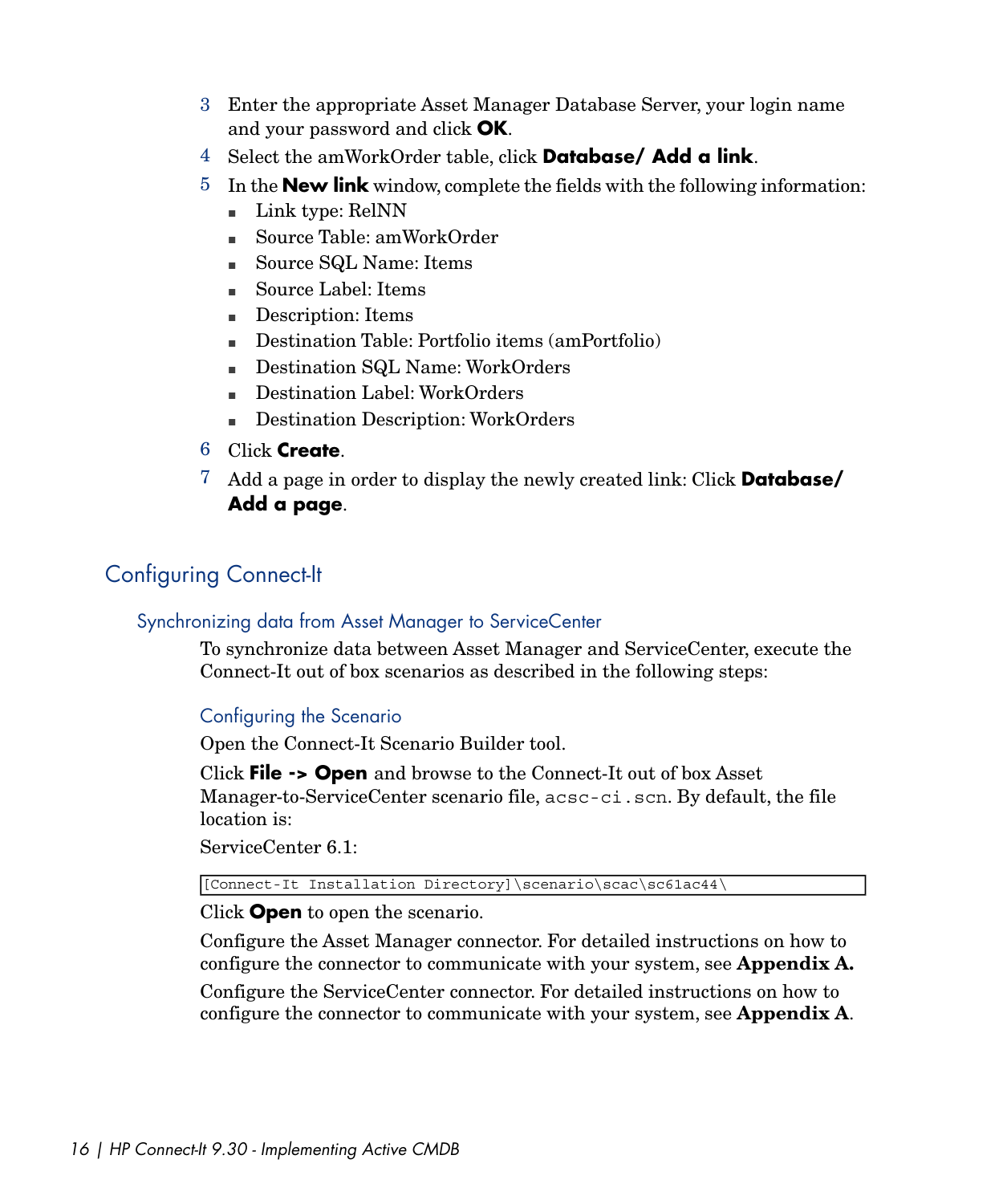

You may receive errors in both the Connect-It log and the Document Log of the destination connector when you run this scenario. Such errors would likely be related to missing default event maps in ServiceCenter (see Appendix B), or related to discrepancies in the data between Asset Manager and ServiceCenter. For more information about correcting the event maps, consult the ServiceCenter documentation. These errors should not impact the functionality of the Active CMDB Solution and can be ignored for the purposes of testing this solution with default systems.

#### Synchronizing data from ServiceCenter to Asset Manager

To synchronize data from ServiceCenter to Asset Manager, execute the Connect-It out of box scenarios as described in the following steps:

## Note:

The following paths and folders are given for a ServiceCenter 6.1 and Asset Manager 4.4 version. Please use the scenarios that correspond to your ServiceCenter and Asset Manager version.

### Configuring the Scenario

Click **File/ Open** menu and browse to the Connect-It out of box ServiceCenter-to-Asset Manager scenario file, scac-ci.scn. By default, it is located in:

[Connect-It Installation Directory]\scenario\scac\sc61ac44\

Click **Open** to open the scenario.

Once the scenario is opened, configure the ServiceCenter connector. For detailed instructions on how to configure the connector to communicate with your system, see **Appendix A**.

Configure the Asset Manager connector. For detailed instructions for configuring the connector to communicate with your system, see **Appendix A**.

Click to select the ServiceCenter connector. Click the **Produce Now** icon in the Connect-It toolbar to run the scenario. Click **Yes** when asked to save changes to the scenario.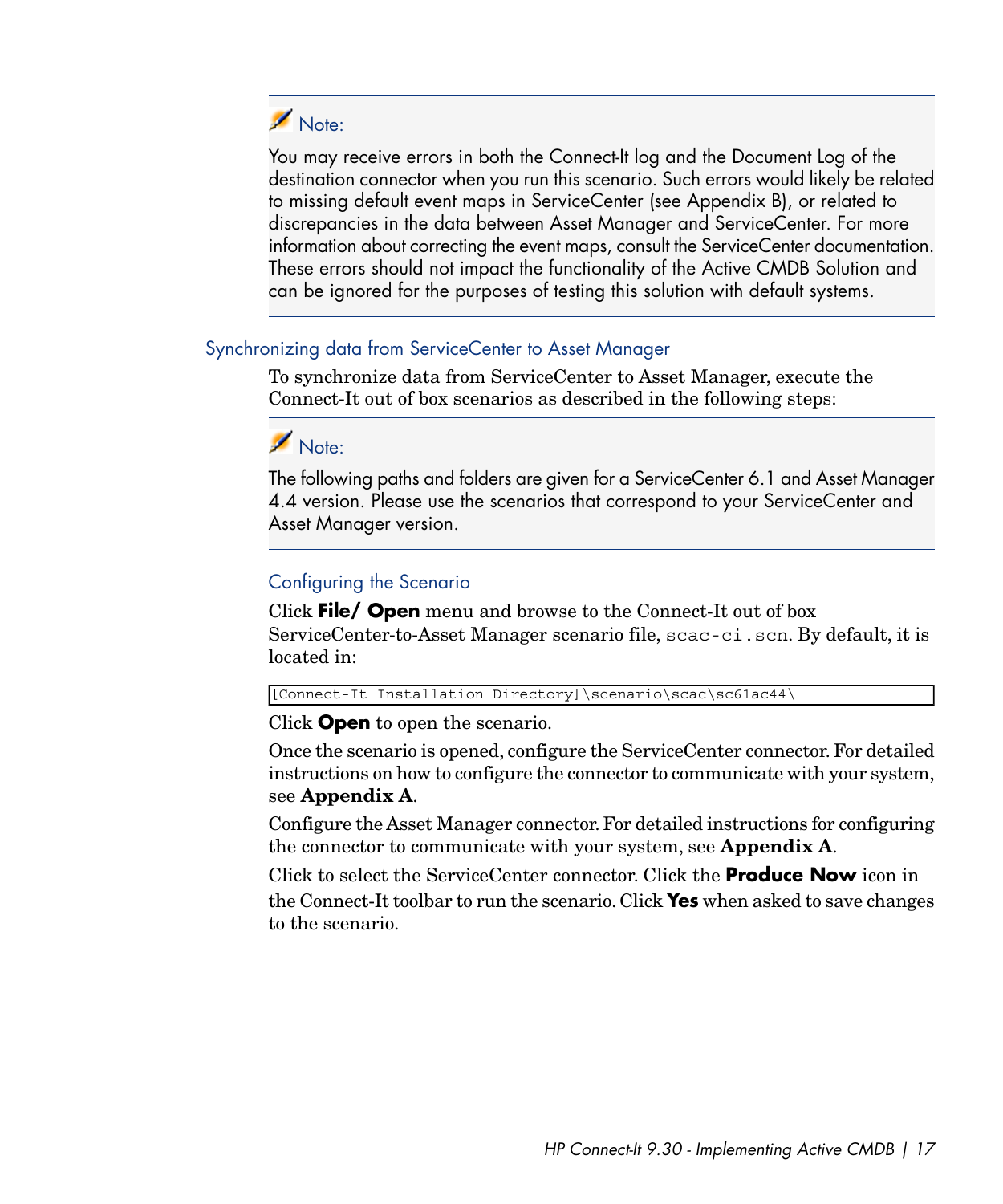# Note:

You may receive errors in both the Connect-It log and the Document Log of the destination connector when you run this scenario. Such errors would likely be related to missing default event maps in ServiceCenter (see Appendix B), or related to discrepancies in the data between Asset Manager and ServiceCenter. For more information about correcting the event maps, consult the ServiceCenter documentation. These errors should not impact the functionality of the Active CMDB Solution and can be ignored for the purposes of testing this solution with default systems.

### Adjusting the Active CMDB scenarios

Each of the Active CMDB scenarios must be configured to account for your company's specific ServiceCenter, Asset Manager, and DDMI / PDI settings.

## ServiceCenter-to-Asset Manager scenario (scac\_wo.scn)

1 Open the Connect-It Scenario Builder Tool, click **File/ Open** and browse to the Connect-It out-of-the-box ServiceCenter to Asset Manager scenario file scac-wo.scn.

By default, the scenario is located in:

[Connect-It Installation Directory]\scenario\scac\sc61ac44\

- 2 Configure the ServiceCenter connector. For detailed instructions about configuring the connector to communicate with your system, see **Appendix A**.
- 3 Configure the Asset Manager connector. For detailed instructions about configuring the connector to communicate with your system, see **Appendix A**.
- 4 Save the scenario.

Enterprise Discovery to Asset Manager scenario

1 Open the Connect-It Scenario Builder Tool, click **File/ Open** and browse to the Connect-It out-of-the-box Enterprise Discovery to Asset Manager scenario file edac-reconc.scn.

By default, the scenario is located in:

[Connect-It Installation Directory]\scenario\ed\ed2ac44\

or

[Connect-It Installation Directory]\scenario\ed\ed2ac50\

- 2 Configure the Enterprise Discovery connector:
	- 1 Right click the Enterprise Discovery connector and click to select **Configure connector**.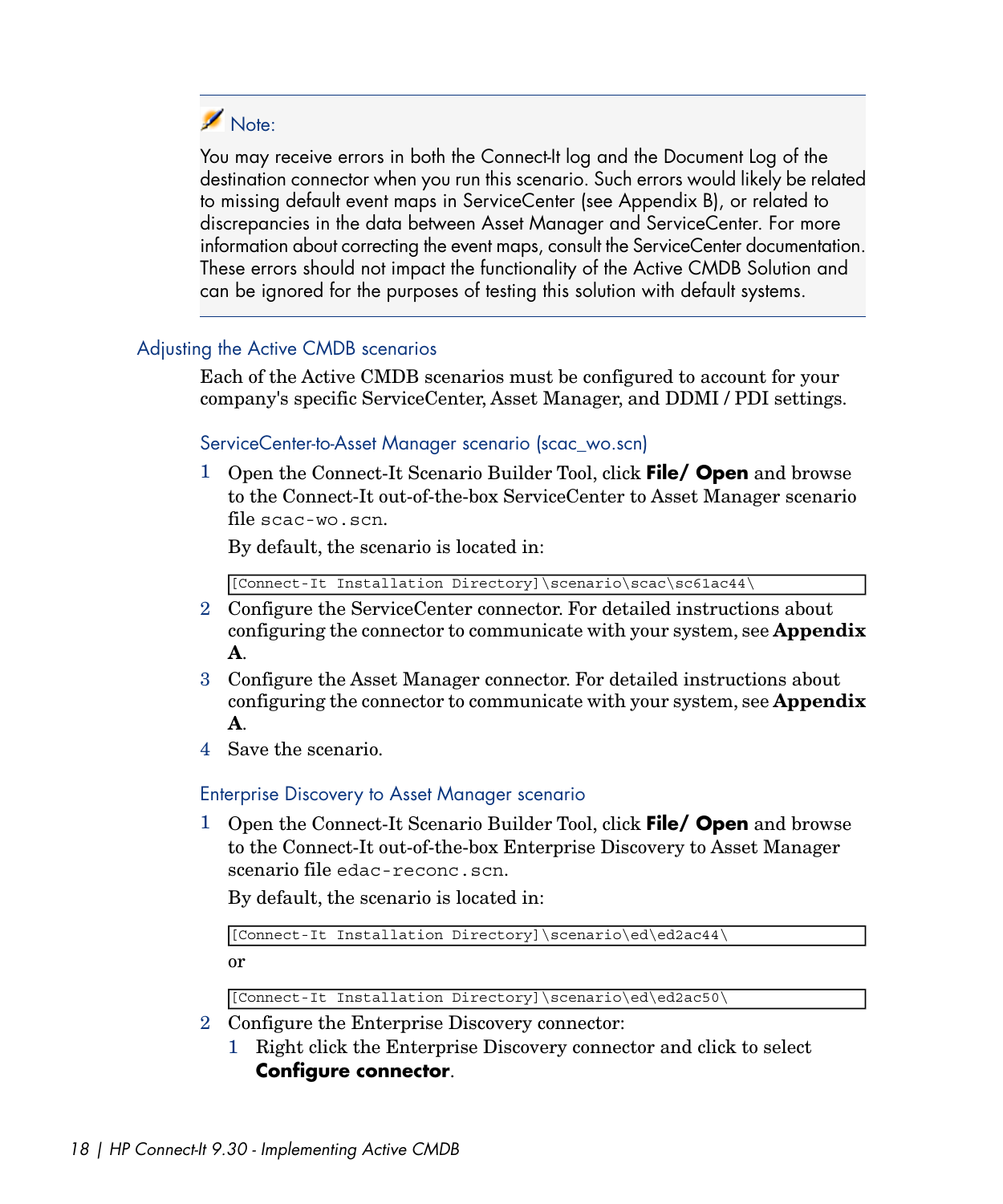- 2 The **Configure the connector** wizard opens. Click **Next** to open the **Select connection type** dialog box.
- 3 Click to select the **MySQL (native)** connection and click **Next**.
- 4 Complete the fields as follows:
	- <sup>n</sup> Server: Specify the port used to connect to the server.
	- <sup>n</sup> User: Specify the login. You are advised to use the admin login, which has all authorizations. The login used must have the read and write authorizations required; the login profile is defined in the Enterprise Discovery Web user interface.
	- Password: Specify the password for this login.
	- <sup>n</sup> Database: Specify the name of the database used. The default name is Aggregate.
- 5 Click **Finish**.
- 3 Configure the Asset Manager connector. For detailed instructions about configuring the connector to communicate with your system, see **Appendix A**.
- 4 Save the scenario.

#### HP Desktop Inventory to Asset Manager scenario

1 Open the Connect-It Scenario Builder Tool. Click **File/ Open** and browse to the Connect-It out-of-the-box HP Desktop Inventory to Asset Manager scenario file.

By default, the scenario is located in:

[Connect-It Installation Directory]\scenario\pdi\pdi8ac44\

- 2 Configure the Asset Manager connector. For detailed instructions about configuring the connector to communicate with your system, see **Appendix A**.
- 3 Configure the HP Desktop Inventory connector.
	- n Right click the HP Desktop Inventory connector and click to select **Configure connector**.
	- <sup>n</sup> The **Configure the connector** wizard opens. Click **Next** to open the **Select a connection protocol** dialog box.
	- <sup>n</sup> Click to select the **Local/network files()** option and click **Next**.
	- <sup>n</sup> In the **Select files or folders** panel, click to select the **Read folders** and **Read Sub-folders** options.

Set the default folder for the PDI connector to:

[Connect-It Installation Directory]\datakit\pdi\pdi8\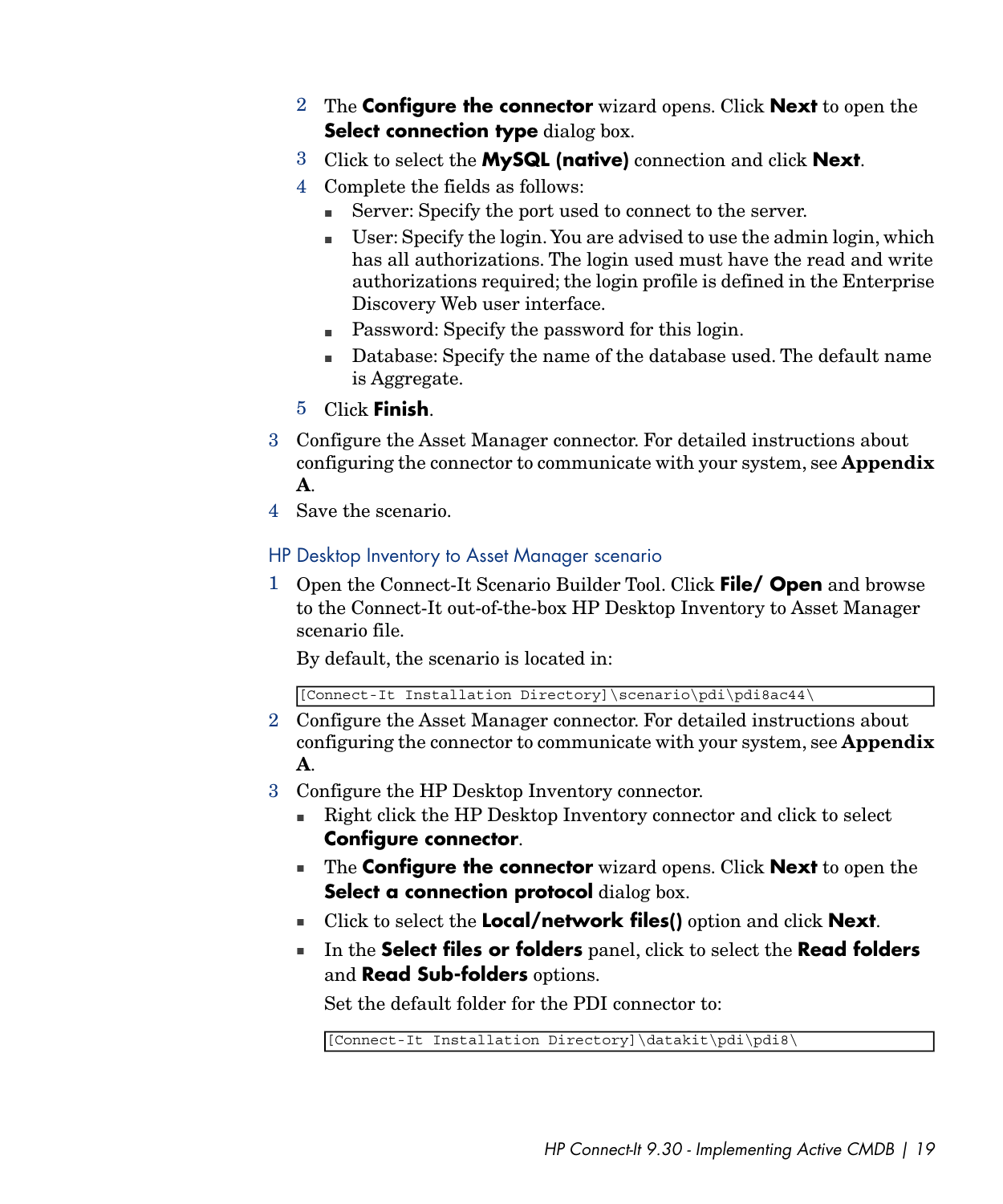- <sup>n</sup> If the default folder is not correct, modify it by clicking on the existing folder and then browsing to the appropriate location. Click **Finish** to close the wizard.
- 4 Save the scenario.

#### Asset Manager to ServiceCenter Scenario

1 Open the Connect-It Scenario Builder Tool. Click **File/ Open** and browse to the Connect-It out-of-the-box ServiceCenter to Asset Manager scenario file acsc-incident.scn.

By default, the scenario is located in:

[Connect-It Installation Directory]\scenario\scac\sc61ac44\

- 2 Configure the ServiceCenter connector. For detailed instructions on how to configure the connector to communicate with your system, see **Appendix A**.
- 3 Configure the Asset Manager connector. For detailed instructions on how to configure the connector to communicate with your system, see **Appendix A**.
- <span id="page-19-0"></span>4 Save the scenario.

## Testing the Active CMDB Packaged Solution

After you complete the steps to implement the Active CMDB Solution, verify the changes by executing a test. Use the following test case to check the new functionality.

# Note:

Although this solution test is based on a HP Desktop Inventory scenario, it is advised to use the Enterprise Discovery scenario for an integration with Asset Manager and ServiceCenter.

### Solution Overview

The workflow depicted in Figure 1 below begins when a reconciliation proposal is created in Asset Manager. The scenario follows the entire process from opening of a reconciliation proposal to closing it after it is resolved in ServiceCenter. The following actions are tested.

■ Create a reconciliation proposal in Asset Manager.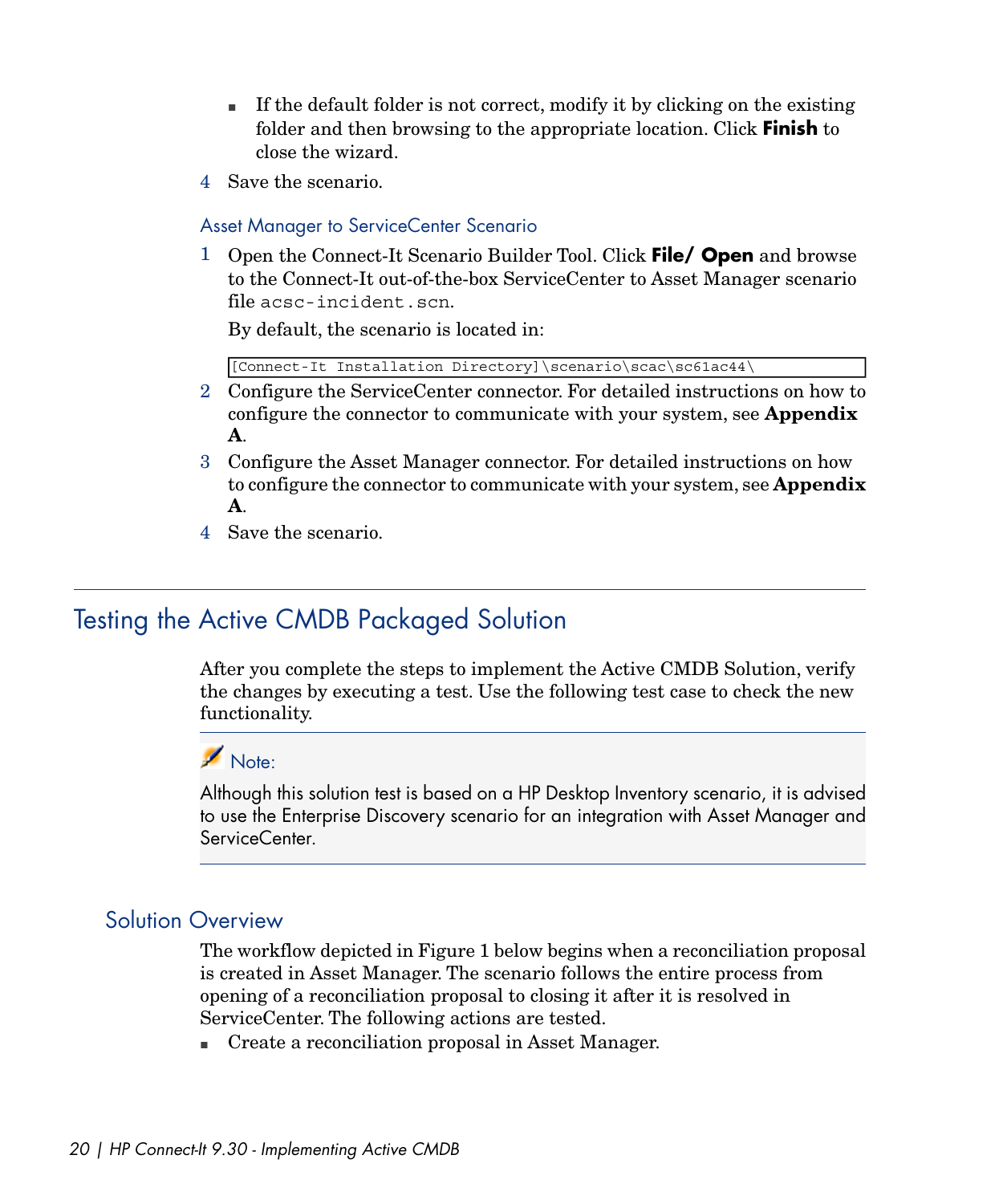- <sup>n</sup> Create an incident in ServiceCenter that is related to the reconciliation proposal.
- <sup>n</sup> Create work orders in Asset Manager from a change and its tasks in ServiceCenter.
- <sup>n</sup> Close the reconciliation proposal and updating of the underlying record in Asset Manager.

<span id="page-20-0"></span>Figure 1.1. Solution Workflow



# Note:

The steps below will guide you through the test case described in the overview. Follow the directions as closely as possible so that you can thoroughly evaluate the configuration changes you have made to implement the Active CMDB solution.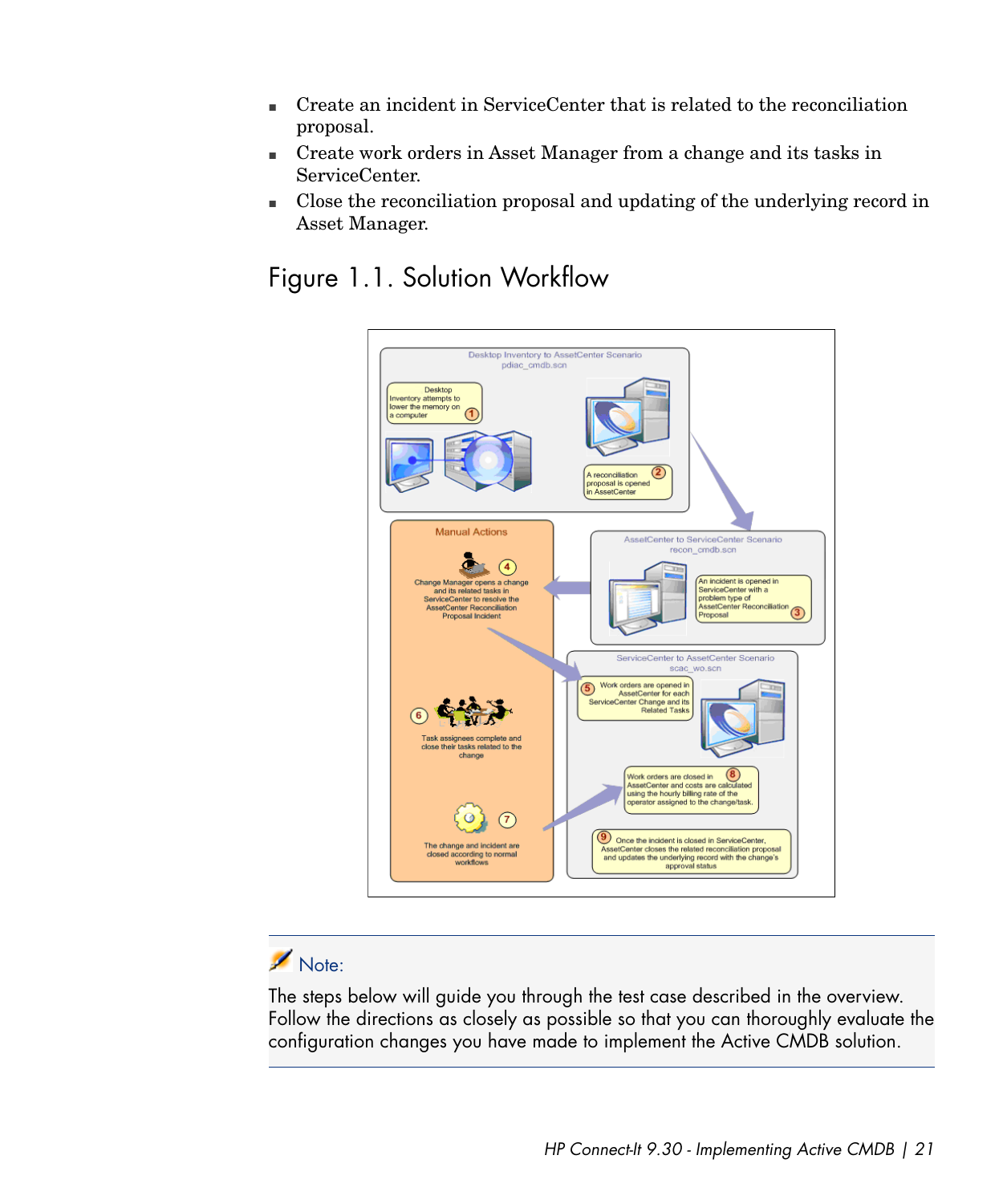## Solution Test Case

#### Creating a Reconciliation Proposal in Asset Manager

- 1 Open the Connect-It Scenario Builder tool.
- 2 Click **File/ Open** and browse to the pdiac.scn scenario file located in:

[Connect-It Installation Directory]\datakit\pdi\pdi8\

- $3$  Run the scenario by clicking the **Produce Now** lia con in the Connect-It toolbar.
- 4 This scenario creates several new portfolio items in Asset Manager. To view these items, open Asset Manager. Click Start -> Programs -> HP -> Asset Manager 4.4.x -> HP Asset Manager.
- 5 Enter your Asset Manager database information and click **Open**.
- $\frac{6}{9}$  Open the **Portfolio** table by clicking the icon  $\frac{1}{9}$  in the toolbar and clicking **OK** in the Portfolio Search window.
- <span id="page-21-0"></span>7 This table contains a list of the newly created portfolio items. Search or filter the Portfolio table for records with the asset tags.

#### **Table 1.4. Portfolio Items Added to Asset Manager**

| Asset Tag                           | Model                                        |
|-------------------------------------|----------------------------------------------|
| WINDOWS 2000 PROFESSIONAL           | Compaq Professional Workstation AP550 Penti- |
|                                     | um III 733                                   |
| <b>WINDOWS 2000 SERVER</b>          | Computer Pentium III 700                     |
| WINDOWS 2003 SERVER ENTERPRISE EDI- | Computer Pentium III 700                     |
| TION 2                              |                                              |
| WINDOWS 95 OSA2                     | Hewlett Packard HP Vectra Pentium III 333    |
| WINDOWS 98 SE                       | System Manufacturer System Name Pentium      |
|                                     | 133                                          |
| WINDOWS NT SERVER 4.0               | Dell Computer Corporation XPST550 Pentium    |
|                                     | III 550                                      |
| WINDOWS NT SERVER TERMINAL EDITION  | Computer Pentium III 700                     |
| 4.0                                 |                                              |
| WINDOWS NT WORKSTATION 4.0          | Computer Pentium III 700                     |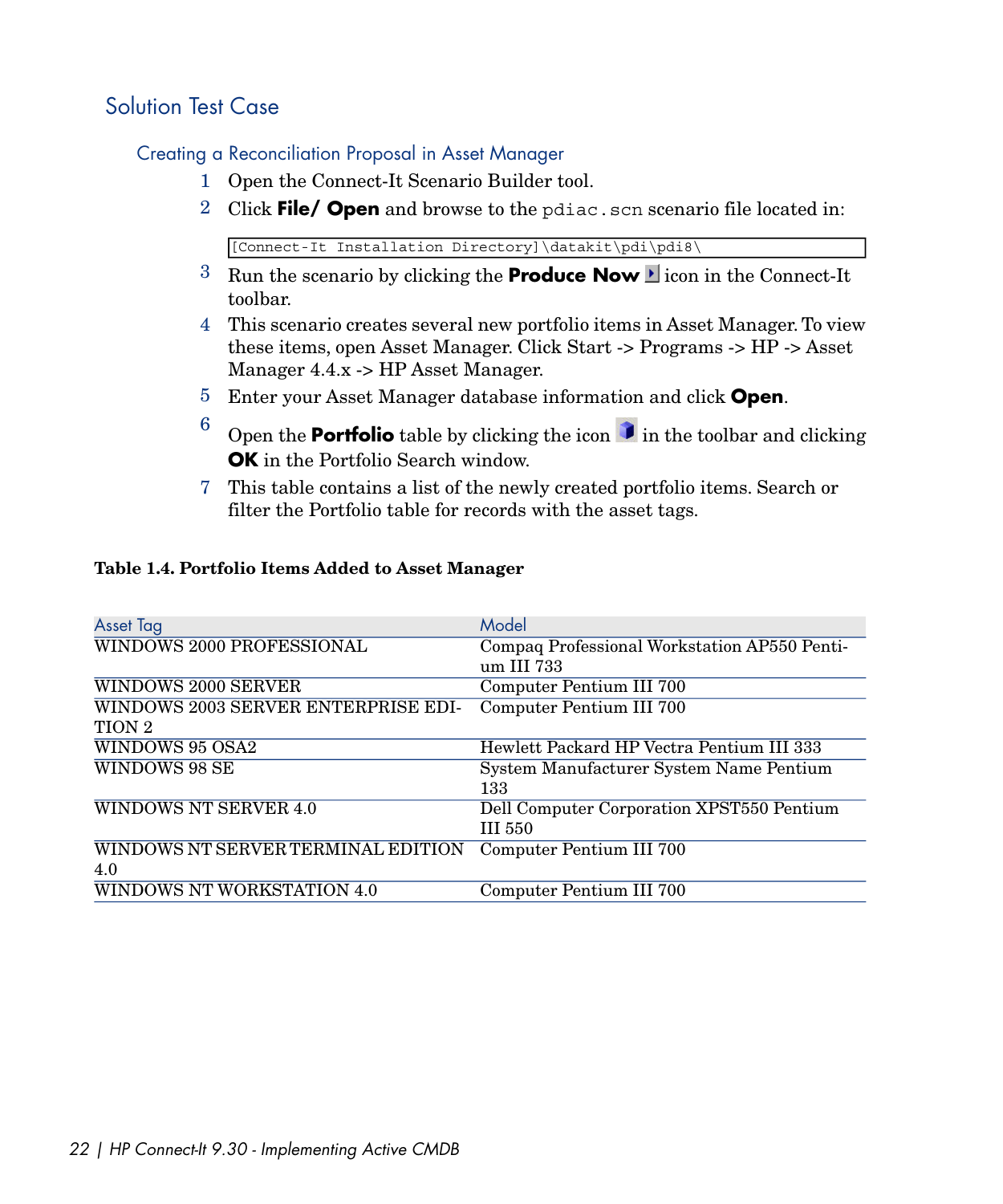Compaq Amada E700 Pentium III 500

| <b>Fig.</b> File<br>Edit Portfolio items Portfolio Software Procurement Contracts Finance                                                                                                                                                                                                                                                                                                                                                                                                                              | Cable<br>Deployment<br>Administration<br>Window<br>Tools | Help<br>日 × |
|------------------------------------------------------------------------------------------------------------------------------------------------------------------------------------------------------------------------------------------------------------------------------------------------------------------------------------------------------------------------------------------------------------------------------------------------------------------------------------------------------------------------|----------------------------------------------------------|-------------|
| $\begin{array}{lll} \mathbf{k} & \mathbf{k} & \mathbf{k} \end{array} \begin{array}{lll} \mathbf{k} & \mathbf{k} & \mathbf{k} \end{array} \begin{array}{lll} \mathbf{k} & \mathbf{k} & \mathbf{k} \end{array} \begin{array}{lll} \mathbf{k} & \mathbf{k} & \mathbf{k} \end{array} \begin{array}{lll} \mathbf{k} & \mathbf{k} & \mathbf{k} \end{array} \begin{array}{lll} \mathbf{k} & \mathbf{k} & \mathbf{k} \end{array} \begin{array}{lll} \mathbf{k} & \mathbf{k} & \mathbf{k} \end{array} \begin{array}{lll} \math$ |                                                          |             |
| ∆Asset tag                                                                                                                                                                                                                                                                                                                                                                                                                                                                                                             | $\ddot{}$<br>Model                                       | New         |
| <b>CD</b> NC-000001                                                                                                                                                                                                                                                                                                                                                                                                                                                                                                    | 100 8 Port Hub                                           |             |
| TEL-000001                                                                                                                                                                                                                                                                                                                                                                                                                                                                                                             | Telecom Services                                         | Duplicate   |
| ⊑∎ н∪воо1                                                                                                                                                                                                                                                                                                                                                                                                                                                                                                              | 100 8 Port Hub                                           | Delete      |
| <b>HI HUBOO1.1.1</b><br>$+$                                                                                                                                                                                                                                                                                                                                                                                                                                                                                            | 100 8 Port Hub                                           |             |
| <b>Ш</b> нивоо2                                                                                                                                                                                                                                                                                                                                                                                                                                                                                                        | 100 8 Port Hub                                           |             |
| <b>Fill WINDOWS 2000 PROFESSIONAL</b>                                                                                                                                                                                                                                                                                                                                                                                                                                                                                  | Compag Professional Workstation AP550 Pentium III 733    |             |
| T WINDOWS 2000 SERVER<br>$\ddot{}$                                                                                                                                                                                                                                                                                                                                                                                                                                                                                     | Computer Pentium III 700                                 |             |
| <b>ME WINDOWS 2003 SERVER ENTERPRISE EDITION 2</b>                                                                                                                                                                                                                                                                                                                                                                                                                                                                     | Computer Pentium III 700                                 |             |
| WINDOWS 95 OSR2<br>$+$                                                                                                                                                                                                                                                                                                                                                                                                                                                                                                 | Hewlett-Packard HP Vectra Pentium II 333                 |             |
| WINDOWS 98 SE<br>$+$                                                                                                                                                                                                                                                                                                                                                                                                                                                                                                   | System Manufacturer System Name Pentium 133              |             |
| WINDOWS NT SERVER 4.00<br>$\ddot{}$                                                                                                                                                                                                                                                                                                                                                                                                                                                                                    | Dell Computer Corporation XPST550 Pentium III 550        |             |
| <b>AT WINDOWS NT SERVER TERMINAL EDITION 4.00</b><br>$\ddot{}$                                                                                                                                                                                                                                                                                                                                                                                                                                                         | Computer Pentium III 700                                 |             |
| <b>ME WINDOWS NT WORKSTATION 4.00</b>                                                                                                                                                                                                                                                                                                                                                                                                                                                                                  | Computer Pentium III 700                                 |             |
| WINDOWS XP PROFESSIONAL                                                                                                                                                                                                                                                                                                                                                                                                                                                                                                | Compag Armada E700<br>Pentium III 500                    |             |
|                                                                                                                                                                                                                                                                                                                                                                                                                                                                                                                        |                                                          | Detail      |
|                                                                                                                                                                                                                                                                                                                                                                                                                                                                                                                        |                                                          |             |
| E                                                                                                                                                                                                                                                                                                                                                                                                                                                                                                                      | 人造<br>200/?                                              | Close       |
| CM Close Reconciliation Proposal<br>List of portfolio items                                                                                                                                                                                                                                                                                                                                                                                                                                                            |                                                          |             |
| Model of portfolio item                                                                                                                                                                                                                                                                                                                                                                                                                                                                                                | PER_AC44_TEST/Admir Status access                        | 7:54 AM     |

8 Select the portfolio item with the Asset Tag of WINDOWS 2000 PROFESSIONAL. To increase its memory, click the Hardware tab and change the Memory field from 384 to 512 as shown below. Click **Modify** to save the value.

| <b>Fe</b><br>File Edit                            | Portfolio items Portfolio Software Procurement Contracts Finance<br>Cable<br>Deployment            | Tools                |
|---------------------------------------------------|----------------------------------------------------------------------------------------------------|----------------------|
| Administration<br>Window<br>Help                  |                                                                                                    | $  \infty$           |
|                                                   |                                                                                                    | 圂<br>GŶ.             |
| ∟Asset tag                                        | Model: Compag Professi Q 图 -<br>Code: 001436<br>çв                                                 | <b>New</b>           |
| <b>EE</b> NC-000001<br>TEL-000001                 | Projects<br>Costs<br>Photo<br>Contracts<br>Maint.<br>Hardware                                      | Duplicate            |
| $\Pi$ HUB001                                      | Last hardware scan: 5/5/2004 10:40:43 AM                                                           | Delete               |
| <b>HI HUB001.1.1</b><br>⊑⊟ н∪воо2                 | CPU<br>Memory: 384                                                                                 |                      |
| <b>LE WINDOWS 2000 PR</b>                         | Virtual memory: 192                                                                                | ÷<br>$\frac{1}{7}$   |
| 텔 WINDOWS 2000 SEI<br>WINDOWS 2003 SEI            | Disk size: 8675                                                                                    | $\div$<br>Stock      |
| WINDOWS 95 OSR2                                   |                                                                                                    |                      |
| WINDOWS 98 SE                                     | BIOS                                                                                               |                      |
| $\Box$ WINDOWS NT SERN $\Box$<br>WINDOWS NT SERV+ | BIOS AssetTag: 6048DDG1A192                                                                        |                      |
|                                                   | BIOS date: 8/31/2000                                                                               | ٠                    |
| 选<br>200/7<br>- 4                                 |                                                                                                    | Close                |
| Чij                                               | 1 Compag Compag Professional Workstation AP550 Pentium III 733 (WINDOWS 2000 PROFESSIONAL :001436) | $\blacktriangleleft$ |
|                                                   | PER AC44 TEST/Admir Status access                                                                  | 8:10 AM              |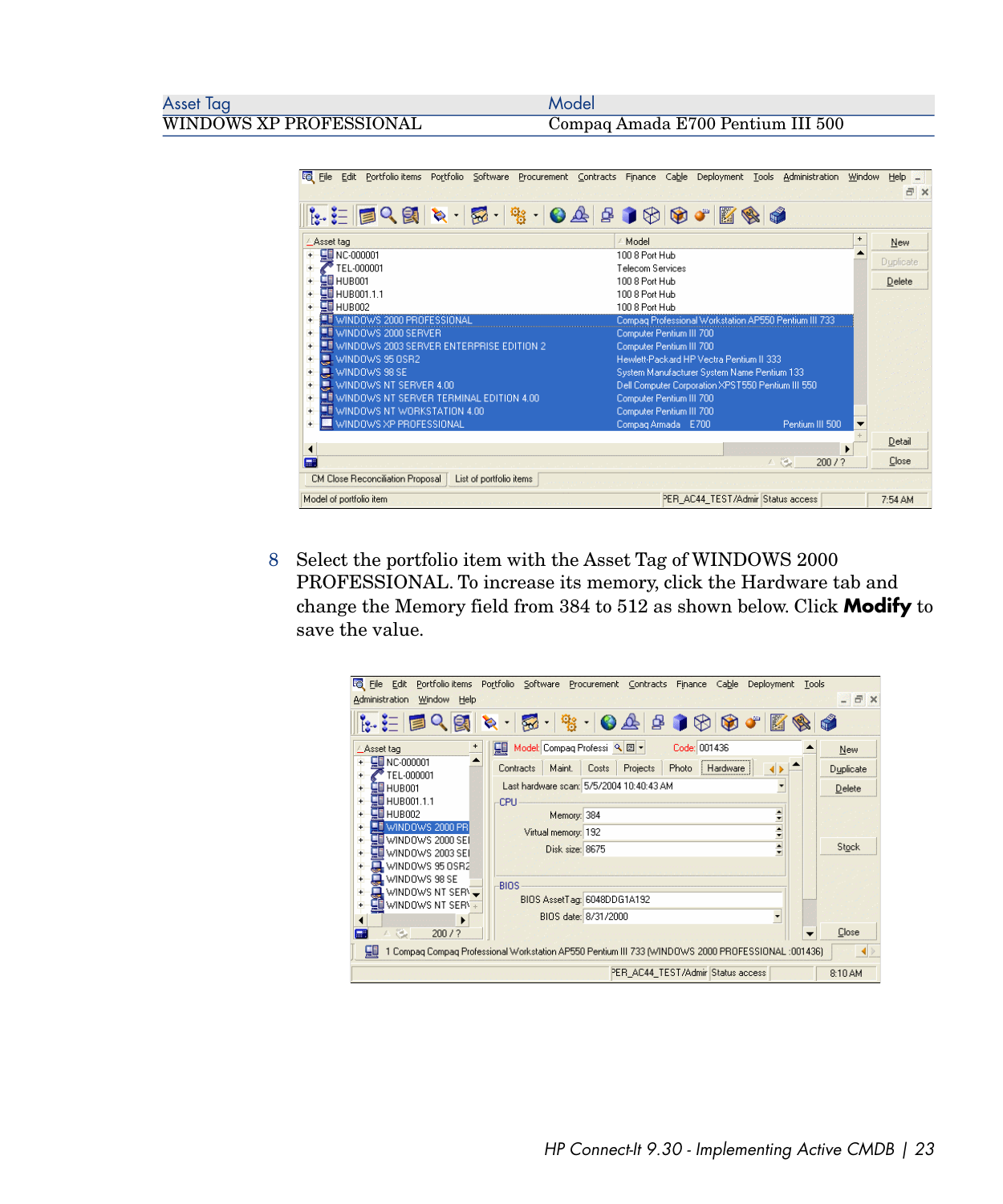# Note:

The next time the HP Desktop Inventory-to-Asset Manager scenario (pdiac\_cmdb.scn) runs, it generates a reconciliation proposal for this asset due to the different memory values. This change effectively simulates a hardware failure or removal.

- 9 Return to the Connect-It Scenario Builder Tool and open the HP Desktop Inventory-to-Asset Manager scenario file (pdiac.scn).
- 10 To run the scenario, click the **Produce Now** licon in the Connect-It toolbar.
- 11 After the scenario runs, return to Asset Manager. Click **Portfolio -> Reconciliation Proposals** to open the list of reconciliation proposals (shown in the next step).
- 12 Verify that a new reconciliation proposal for the WINDOWS 2000 PROFESSIONAL asset has been added to this list.

| <b>Fo</b> File<br>Help                |                                               |                                                                           |                                       | Edit Reconciliation proposals Portfolio Software Procurement Contracts Finance Cable Deployment Tools Administration |                                 | Window<br>$  \overline{$ $\overline{$ $\overline{$ $\overline{$ $\overline{}}$ $\overline{$ $\overline{$ $\overline{}}$ $\overline{$ $\overline{$ $\overline{$ $\overline{$ $\overline{}}$ $\overline{$ $\overline{}}$ $\overline{$ $\overline{$ $\overline{$ $\overline{}}$ $\overline{$ $\overline{}}$ $\overline{$ $\overline{}}$ $\overline{$ $\overline{$ $\overline{}}$ $\overline{$ $\overline{}}$ $\overline{$ |
|---------------------------------------|-----------------------------------------------|---------------------------------------------------------------------------|---------------------------------------|----------------------------------------------------------------------------------------------------------------------|---------------------------------|------------------------------------------------------------------------------------------------------------------------------------------------------------------------------------------------------------------------------------------------------------------------------------------------------------------------------------------------------------------------------------------------------------------------|
|                                       |                                               | ▓░░░█ <b>█Q▒▓░░░░░░░</b> ░                                                |                                       | X                                                                                                                    | 6                               |                                                                                                                                                                                                                                                                                                                                                                                                                        |
| Name<br>WINDOWS 2000 PROFESSIONAL     |                                               | △Table<br>amComputer                                                      | △ Path<br><b>MemorySizeMb</b>         | Previous value<br>512                                                                                                | $\ddot{}$<br>A New value<br>384 | Delete                                                                                                                                                                                                                                                                                                                                                                                                                 |
| $\blacktriangleleft$                  |                                               |                                                                           |                                       |                                                                                                                      | ▶<br>△ 没<br>1/1                 |                                                                                                                                                                                                                                                                                                                                                                                                                        |
|                                       | Record                                        | Code: CPU_MEM_WINDOWS 2000 PROFESSIONAL 2004/05/05 1<br>Status: To assign | $\overline{\phantom{a}}$<br>Assignee: | Name: WINDOWS 2000 PROFESSIONAL                                                                                      | $\Box$<br>Ó,                    |                                                                                                                                                                                                                                                                                                                                                                                                                        |
| History<br>General<br><b>Values</b>   | Documents<br>Table: ED Computers (amComputer) |                                                                           | $\overline{\phantom{a}}$              | Path: MemorySizeMb                                                                                                   | $\overline{\phantom{a}}$        |                                                                                                                                                                                                                                                                                                                                                                                                                        |
| Previous value: 512<br>New value: 384 |                                               |                                                                           |                                       |                                                                                                                      |                                 |                                                                                                                                                                                                                                                                                                                                                                                                                        |
| Selected value:<br>Comment:           |                                               |                                                                           |                                       |                                                                                                                      |                                 |                                                                                                                                                                                                                                                                                                                                                                                                                        |
|                                       |                                               |                                                                           |                                       |                                                                                                                      |                                 |                                                                                                                                                                                                                                                                                                                                                                                                                        |
|                                       |                                               |                                                                           |                                       |                                                                                                                      |                                 | Close                                                                                                                                                                                                                                                                                                                                                                                                                  |
|                                       |                                               |                                                                           |                                       | PER_AC44_TEST/Admir Status access                                                                                    |                                 | $9:11$ AM                                                                                                                                                                                                                                                                                                                                                                                                              |

#### Creating an Incident in ServiceCenter

- 1 Open the Connect-It Scenario Builder tool.
- 2 Click **File/ Open** and browse to the acsc-incident.scn scenario file located by default: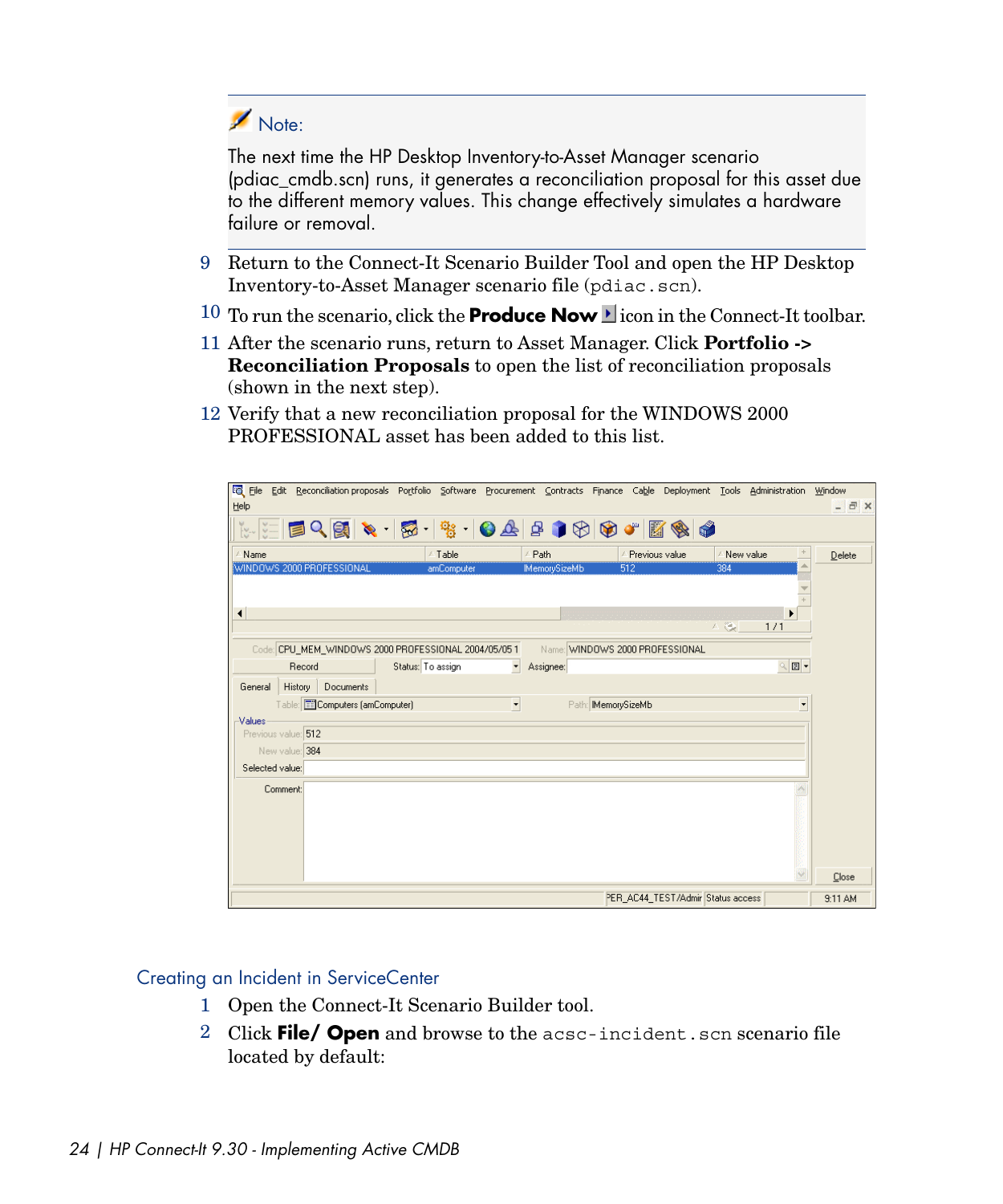[Connect-It Installation Directory]\scenario\scac\sc61ac44\

3 Click the **Start All Schedulers**  $\otimes$  icon in the Connect-It toolbar to run the scenario. When the scenario has finished running, click the **Start All Schedulers** is icon again to retrieve the incident number from ServiceCenter.

## Note:

The scenario must run at least twice to retrieve an incident number from ServiceCenter. Production may be slower when running the scenario for the first time.

- 4 Return to Asset Manager and view the existing reconciliation proposals for the WINDOWS 2000 PROFESSIONAL asset shown below. If necessary, press F5 to refresh the table.
- 5 Verify that its status has changed to "To be validated" and that the Assignee field has been set to "ServiceCenter". The Selected Value should be "Sent to ServiceCenter for technician validation" and the comment field should read "ServiceCenter Incident number xxxxx was opened for this reconciliation record," where xxxxx is the id number of the ServiceCenter incident.
- 6 Record the incident number for use in step 8 (in this case IM10001).

| <b>Fo</b> File<br>Help                            | Edit Reconciliation proposals Portfolio Software Procurement Contracts Finance Cable       |                                                      |                                   | Deployment Tools Administration | Window<br>$  \infty$ |
|---------------------------------------------------|--------------------------------------------------------------------------------------------|------------------------------------------------------|-----------------------------------|---------------------------------|----------------------|
|                                                   | ▓░░░░░█ <b>▏░░░░░░░░░░░░</b> ░                                                             |                                                      |                                   |                                 |                      |
| Name                                              | △Table                                                                                     | Path                                                 | Previous value                    | $+$<br>A New value              | Delete               |
| WINDOWS 2000 PROFESSIONAL<br>$\blacktriangleleft$ | amComputer                                                                                 | <b>IMemorySizeMb</b>                                 | 512                               | 384<br>五役目<br>1/1               |                      |
|                                                   | Code: CPU_MEM_WINDOWS 2000 PROFESSIONAL 2004/05/05 1                                       |                                                      | Name: WINDOWS 2000 PROFESSIONAL   |                                 |                      |
| Record                                            | Status: To be validated                                                                    | $\overline{\phantom{a}}$<br>Assignee: Servicecenter, |                                   | $\mathbb{R}$ $\blacksquare$     | Prev. value          |
| Documents<br>History<br>General                   |                                                                                            |                                                      |                                   |                                 | New value<br>Reject  |
| Table: Computers (amComputer)<br>Values           |                                                                                            | $\overline{\phantom{a}}$<br>Path: MemorySizeMb       |                                   | $\overline{\phantom{a}}$        |                      |
| Previous value: 512                               |                                                                                            |                                                      |                                   |                                 |                      |
| New value: 384                                    |                                                                                            |                                                      |                                   |                                 |                      |
|                                                   | Selected value: Sent to ServiceCenter for technician validation                            |                                                      |                                   |                                 |                      |
|                                                   | Comment: ServiceCenter Incident number [M10001] was opened for this reconciliation record. |                                                      |                                   |                                 |                      |
|                                                   |                                                                                            |                                                      |                                   |                                 | Close                |
| Comment                                           |                                                                                            |                                                      | PER AC44 TEST/Admir Status access |                                 | $9:32$ AM            |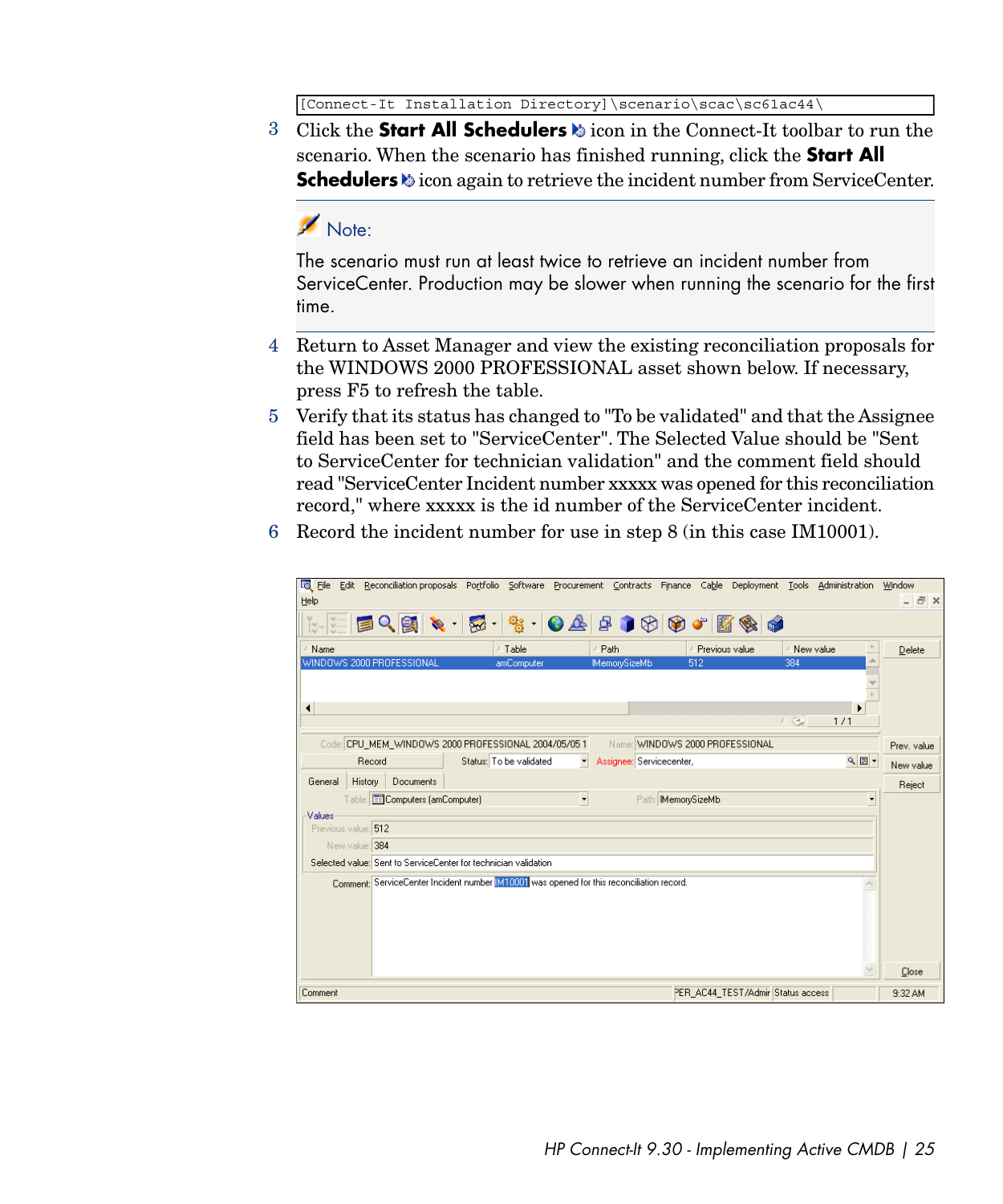- 7 Log in to ServiceCenter as a System Administrator. Click **Services -> Incident Management**. Click **Search IM** Tickets to open the Incident Management search screen as shown above.
- 8 Enter the incident number you recorded in step 6 into the Number field of the Incident Management Search screen. Click the **Search** option located in the toolbar to retrieve the incident.
- 9 Review the incident and verify that it was created correctly. Ensure that the Severity, Site Category, Contact, Activity Type, and Activity Description information is complete. Click **Save**.

#### Opening a Change Request from the new Incident

1 While reviewing the incident, right click the screen to open the context menu and click **Related -> Changes -> Open** to open a new change request for this incident.

| Main Menu: falcon                     | C Update Incident Number IM10002<br>$\times$                                                                                                                                                                                                                                               |                                                        |                                                                      |
|---------------------------------------|--------------------------------------------------------------------------------------------------------------------------------------------------------------------------------------------------------------------------------------------------------------------------------------------|--------------------------------------------------------|----------------------------------------------------------------------|
| Save<br><b>X</b> Cancel<br>$\sqrt{X}$ | Close Q Find FFIII C Clocks<br>$\mathcal{L}$ Undo                                                                                                                                                                                                                                          |                                                        |                                                                      |
|                                       |                                                                                                                                                                                                                                                                                            |                                                        | $\sqrt{}$ OK                                                         |
|                                       |                                                                                                                                                                                                                                                                                            |                                                        | <b>X</b> Cancel                                                      |
| IM10002                               |                                                                                                                                                                                                                                                                                            | <b>Ticket Status:</b>                                  | Save<br>Open                                                         |
| Incident Title:                       | AssetCenter Reconciliation Proposal Opened This is the Reconciliaiton Number: CPU_MEM_WINDOWS 2000 PROFE                                                                                                                                                                                   |                                                        | <b><i>S</i></b> Undo                                                 |
|                                       |                                                                                                                                                                                                                                                                                            |                                                        | Close                                                                |
| ← Incident Details<br>Activities      | Asset  <br>← Contact                                                                                                                                                                                                                                                                       | Attachment   SLA   Alerty   Alerts   A Related Records | Q. Find<br>← Billing Informa                                         |
| Alert Status:                         | updated                                                                                                                                                                                                                                                                                    | Owner:                                                 | $-$ Fill<br>falcon<br>C Clocks                                       |
| Category:                             | shared infrastructure                                                                                                                                                                                                                                                                      | Primary Asgn Group:                                    | <b>HELPDESK</b><br>Set Reminder                                      |
| Subcategory:                          | enterprise                                                                                                                                                                                                                                                                                 | Assignee Name:                                         | <b>A Suspend Incident</b>                                            |
| Product Type:                         | hardware                                                                                                                                                                                                                                                                                   | Second Asgn Group:<br>Ŧ                                | Print Record                                                         |
| Problem Type:                         | assetcenter reconciliation broposal                                                                                                                                                                                                                                                        | $\Box$ Hot Ticket<br>R                                 | $\Box$ Total Lo<br>Clone                                             |
| Manufacturer:                         | <b>Linknown</b>                                                                                                                                                                                                                                                                            | Severity:                                              | $4 - Low$<br>Page List                                               |
| Class:                                | unknown                                                                                                                                                                                                                                                                                    | User Priority:<br>ď                                    | Cause                                                                |
| Contact Time:                         |                                                                                                                                                                                                                                                                                            | Site Category:<br>Cause Code:                          | B - Major S<br><b>So Find Solution</b>                               |
| Contract:                             |                                                                                                                                                                                                                                                                                            | Site:                                                  | Calls<br>Related                                                     |
| Company:                              | <b>ACME</b>                                                                                                                                                                                                                                                                                |                                                        | <b>Incidents</b><br>Channe Catenory<br>Changes<br><b>帮</b> Associate |
| Contact:                              | <b>BUTLER, RICHARD</b>                                                                                                                                                                                                                                                                     | Phone / extension:                                     | Quotes<br><b>25</b> View                                             |
|                                       |                                                                                                                                                                                                                                                                                            |                                                        | Root Causes<br><b>KHZ</b> Open<br>hance                              |
| Incident Description:                 |                                                                                                                                                                                                                                                                                            |                                                        | Create Hot News                                                      |
|                                       | AssetCenter Reconciliation Proposal Opened This is the Reconciliaiton Number: CPU_MEM_WINDOWS 2000 PROFESSIONAL 2004/05/05 10:40:43 The AssetTag is: WINDOWS 2000<br>PROFESSIONAL The affected AssetCenter field is: IMemorySizeMb The new values is: 384 The old value was: 512 Comments: |                                                        |                                                                      |

- 2 You are prompted to select a change category. Double-click **Hardware** to open a new Hardware Change Request form as depicted below.
- 3 Add information to the Coordinator and Initiated By fields.
- 4 Click the **Description** tab and add information for the Description of Change field.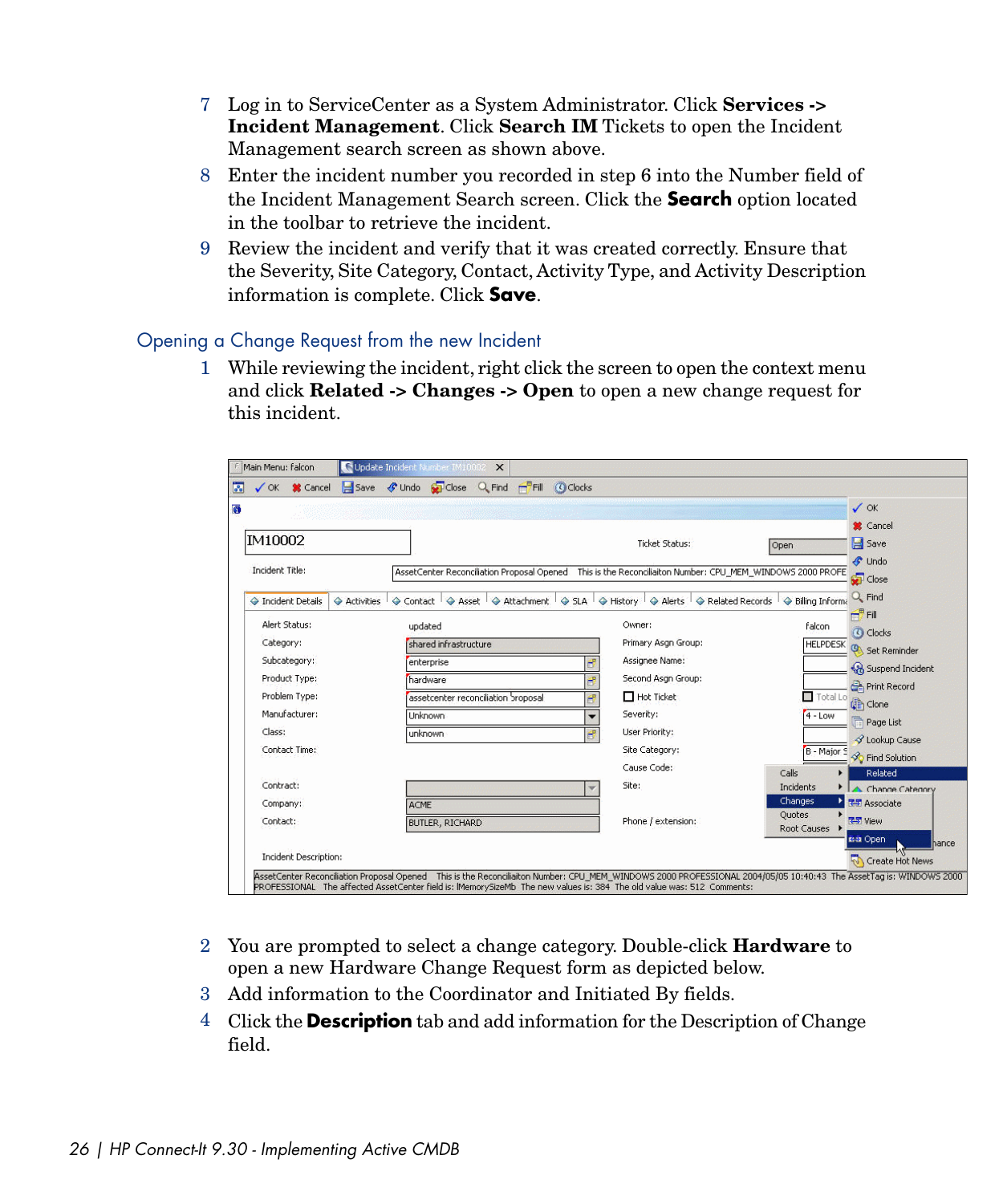- 5 Click on the **Associated CI** tab and verify that the Asset Information section contains the WINDOWS 2000 PROFESSIONAL asset data.
- 6 Click **Save** and record the change number for later use. Click **OK**.

|                                                     | √ OK <sup>3</sup> Cancel Save Q Find FFill |                                                                                                                                                                |                 |
|-----------------------------------------------------|--------------------------------------------|----------------------------------------------------------------------------------------------------------------------------------------------------------------|-----------------|
|                                                     |                                            |                                                                                                                                                                |                 |
| Change No.:                                         | C <sub>22</sub>                            | Planned Start:                                                                                                                                                 |                 |
| Category:                                           | <b>Hardware</b>                            | Planned End:                                                                                                                                                   |                 |
| Phase                                               | <b>HW Spec</b>                             | Status:                                                                                                                                                        | initial         |
| Alert Stage:                                        |                                            | Approval Status:                                                                                                                                               | pending         |
|                                                     |                                            | A Description $\Box$ S Inventory $\Box$ Instification $\Box$ A Backout Method $\Box$ A Approvals $\Box$ Attachments $\Box$ A Related Records $\Box$ A Workflow |                 |
| ← General<br>-Coordinator                           |                                            | Impact:                                                                                                                                                        |                 |
|                                                     | falcon                                     | Priority:                                                                                                                                                      |                 |
|                                                     |                                            | B<br>-Initiated By -                                                                                                                                           |                 |
|                                                     |                                            | Name:                                                                                                                                                          | BUTLER, RICHARD |
|                                                     |                                            | Department:                                                                                                                                                    |                 |
| Name:<br>Phone No.:<br>Scheduled Downtime<br>Start: |                                            | Phone:<br>$\overline{\phantom{0}}$                                                                                                                             |                 |

7 After closing the change, you should now be back in the Update Incident form. Click the **Related Records** tab and click the **Changes** tab to ensure that the change you just created is now listed. Double-click the **Change Request** to reopen it.

#### Approving the Change Request

- 1 With the Change Request open, click the **Approvals** tab. There should be one approval action listed. It should have a type of HW Spec with a status of pending.
- 2 Double click the **HW Spec** entry to open the Approval Record as shown below.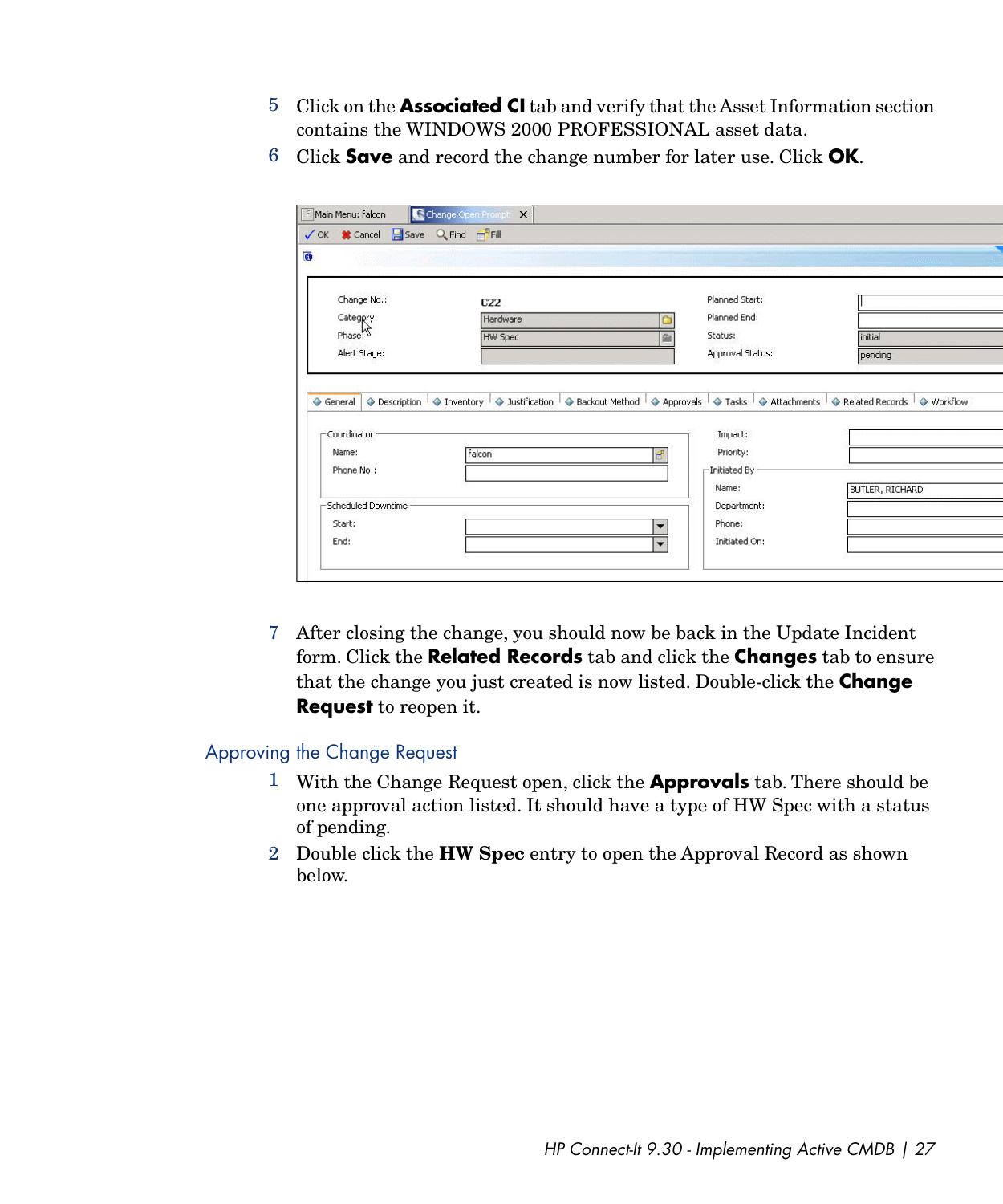3 Right-click inside the approval record and click **Override -> Approval All**. You are returned to the Change Request. Click **Save**.

| $\overline{\mathcal{S}}$<br>Back<br>$\overline{\mathbf{G}}$ |                                 |                  |                     |          |        |  |  |
|-------------------------------------------------------------|---------------------------------|------------------|---------------------|----------|--------|--|--|
|                                                             |                                 |                  |                     |          |        |  |  |
| <b>Approval Type:</b>                                       | <b>HW Spec</b>                  |                  | <b>Filename:</b>    |          |        |  |  |
| <b>Requested By:</b>                                        | BUTLER, RICHARD                 |                  |                     | Id:      |        |  |  |
| <b>Approval Status:</b>                                     | pending                         |                  |                     |          |        |  |  |
| Currently Pending Approvals                                 |                                 | Future Approvals |                     | Comments |        |  |  |
| Group/Operator Name                                         |                                 | Sequence         | Group/Operator Name |          |        |  |  |
| ADMIN<br>Back                                               | F <sub>3</sub>                  |                  |                     |          |        |  |  |
| <b>A</b> Print                                              |                                 |                  |                     |          |        |  |  |
|                                                             | Override<br>٠<br>Approve One    |                  |                     |          |        |  |  |
| Menu                                                        | Deny One                        |                  |                     |          |        |  |  |
|                                                             | Retract One                     |                  |                     |          |        |  |  |
| Current Sequence:                                           | $\mathbf{1}$<br>Approve Current |                  |                     |          |        |  |  |
| Completed Approval Actions                                  | Deny Current                    |                  |                     |          |        |  |  |
|                                                             | <b>Pa</b> Approve all           |                  | Date                |          | Action |  |  |
|                                                             | Deny All                        |                  |                     |          |        |  |  |
| Approval Group/Oper                                         |                                 |                  |                     |          |        |  |  |
|                                                             | Retract All                     |                  |                     |          |        |  |  |
|                                                             |                                 |                  |                     |          |        |  |  |

### Opening a Task to implement the Change Request

- 1 Click the **Tasks** tab. Right click and click Open New Task. Double-click the **HW Maintain** category.
- 2 The new task form opens. In the name field of the Assigned To group enter **BOB.HELPDESK**.

## Note:

BOB.HELPDESK has a billing rate defined in his out-of-box operator record. If you choose a different operator to whom to assign this task, ensure that the operator has a defined billing rate so that the cost can be calculated for the corresponding work order in Asset Manager.

- 3 Enter a start and end value to complete the Scheduled Downtime section.
- 4 Record the task number for future validation.
- 5 Click **Save**.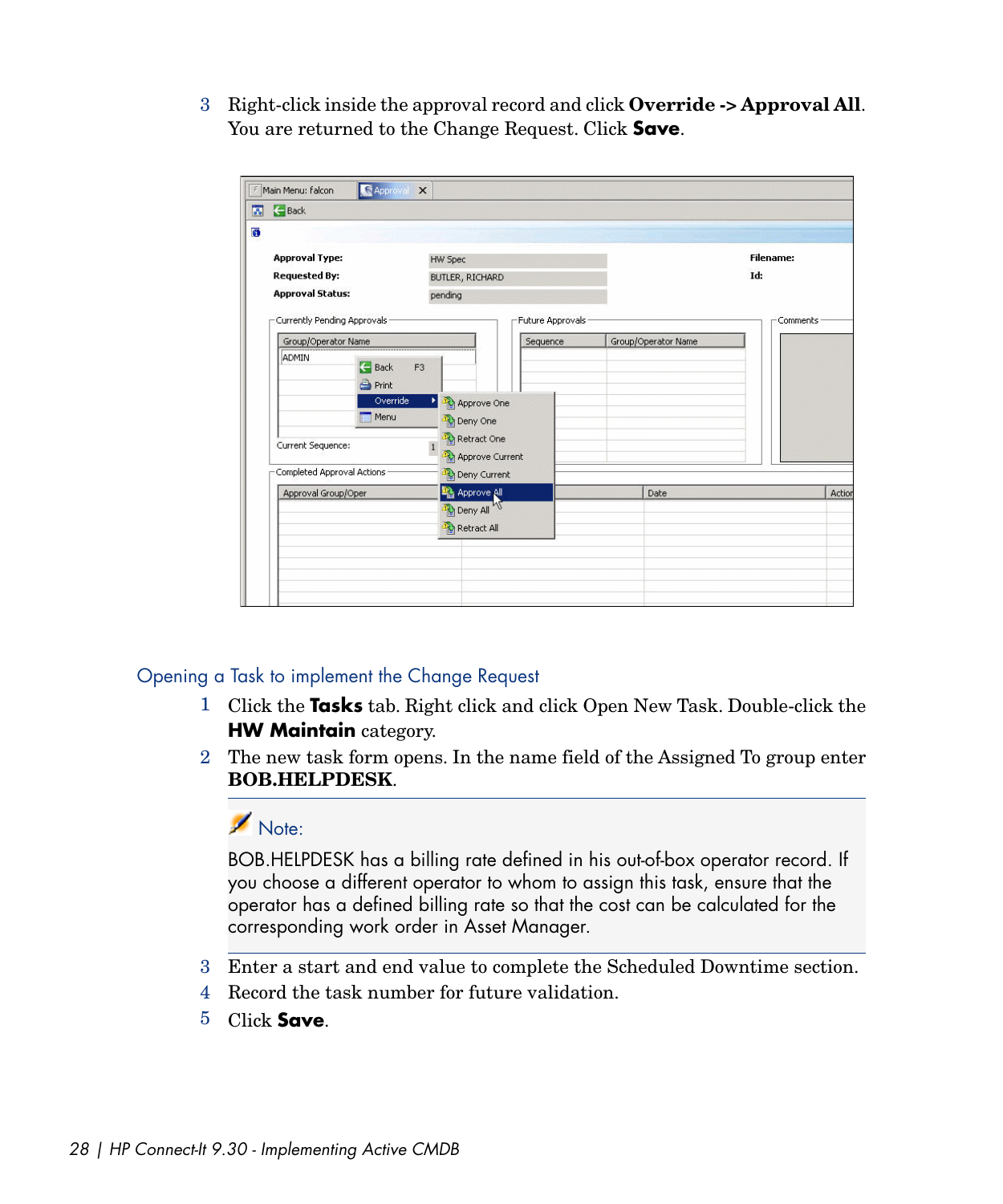The task has now been created. At this point the operator performs the work involved to resolve the task, and then returns to the task screen to close the task.

#### Closing the Task, Change Request, and Incident in ServiceCenter

- 1 With the task opened in ServiceCenter, click **Close** from the toolbar.
- 2 Enter the closing information as shown below:

Note:

Be sure to enter the Hours Worked information in the hh:mm:ss format. This ensures that Asset Manager will be updated with the proper cost information.

| $\sqsubset$ Task $\cdot$<br>Task No.:             | T <sub>19</sub>     |                          | Impact:                               |          | 3 - Moderate Risk    |  |
|---------------------------------------------------|---------------------|--------------------------|---------------------------------------|----------|----------------------|--|
| Category:                                         | HW maintain         | ā.                       | Priority:                             |          | 2 - Expedited Change |  |
| Phase:                                            | HW maintain         | ò,                       | Status:                               | closed   |                      |  |
| Planned Start:                                    | 08/19/2005 00:00:00 | ▼                        | Approval Status:                      | approved |                      |  |
| Planned End:                                      | 08/26/2005 00:00:00 | $\overline{\phantom{0}}$ | Alert Stage:                          |          |                      |  |
| -Close Info-<br>Closure Code:<br>Closing Comments | 1 - Successful      |                          | Hours Worked:<br>$\blacktriangledown$ |          | 04:00:00             |  |
| Task Complete                                     |                     | I                        |                                       |          |                      |  |
|                                                   |                     |                          |                                       |          |                      |  |

- 3 Click **OK** to return to the Change record.
- 4 Click the **Tasks** tab and verify that the task is no longer in the list.
- 5 Click **Save** and then **Close** from the toolbar of your Change record.
- 6 Enter the closing information. (Make sure to use the hh:mm:ss format for the Hours Worked field).
- 7 Click **OK** to close the Change.
- 8 You are automatically returned to the related incident. Click the **Activities** tab, click to select value for the Corrective Action Type, and enter a description for Corrective Action.
- 9 Click the **Close** icon located in the toolbar.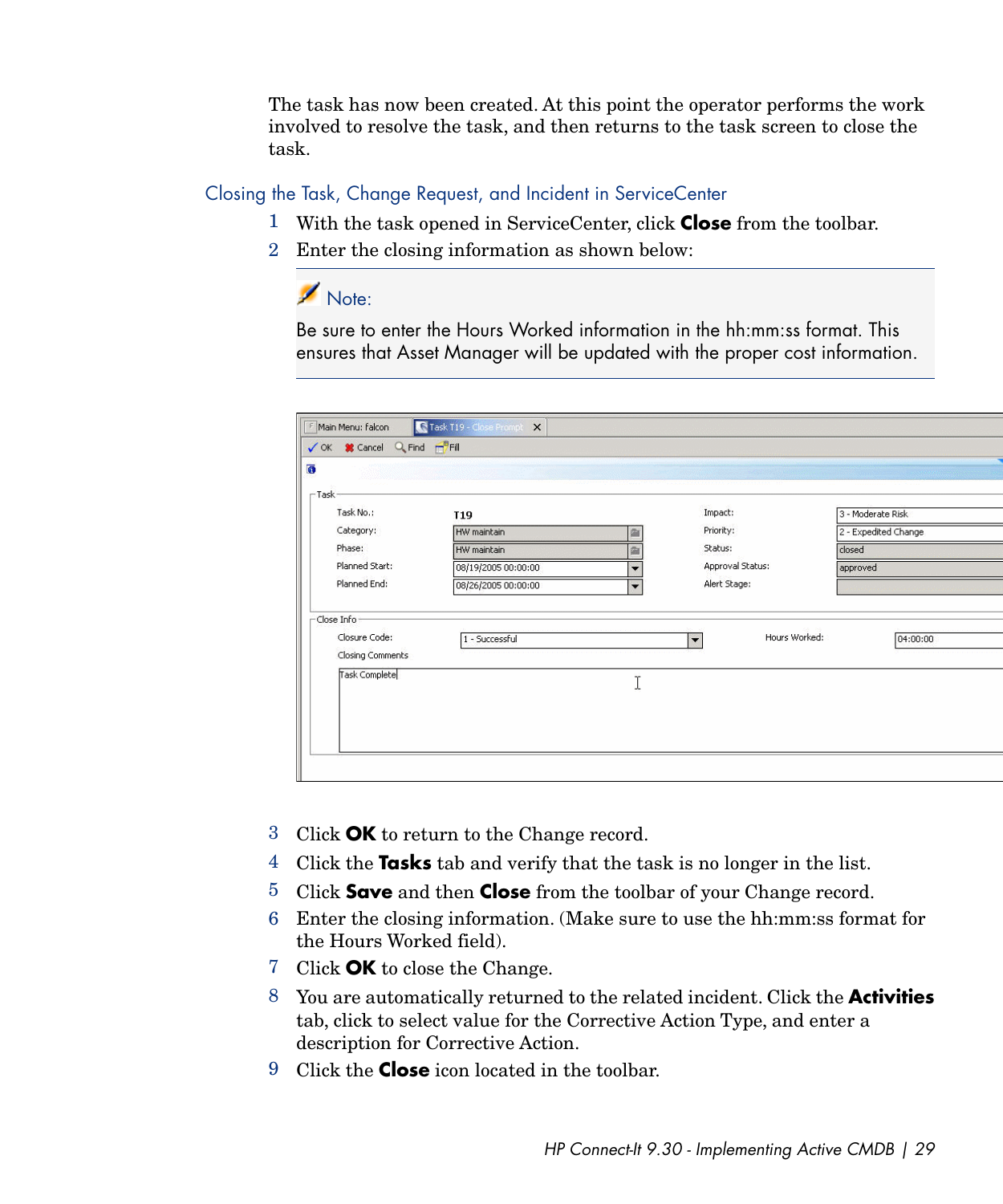- 10 You are sent to the **Resolution** tab (shown below). Click to select **Permanent** in the Fix Type field.
- 11 Click to select **Fault** in the Closure Code drop-down.
- 12 Type **Removed bad memory stick** in the Solution field.
- 13 Click **Save**. An "Outage Confirmation" screen will appear. After entering an Outage Start Time and an Outage End Time, click **OK**.

|                                                                                                                             |                             | Update Incident Number IM10002 X  |            |                          |                     |                       |                           |                                                                                                                                       |                         |
|-----------------------------------------------------------------------------------------------------------------------------|-----------------------------|-----------------------------------|------------|--------------------------|---------------------|-----------------------|---------------------------|---------------------------------------------------------------------------------------------------------------------------------------|-------------------------|
| √ OK <b>S</b> Cancel                                                                                                        |                             | Save C Undo Q Find FFIII O Clocks |            |                          |                     |                       |                           |                                                                                                                                       |                         |
|                                                                                                                             |                             |                                   |            |                          |                     |                       |                           |                                                                                                                                       |                         |
| IM10002                                                                                                                     |                             |                                   |            |                          |                     | <b>Ticket Status:</b> |                           | Resolved                                                                                                                              | $\overline{\mathbf{v}}$ |
| Incident Title:                                                                                                             |                             |                                   |            |                          |                     |                       |                           | AssetCenter Reconciliation Proposal Opened This is the Reconciliaiton Number: CPU MEM WINDOWS 2000 PROFES                             |                         |
| ← Incident D                                                                                                                | Actions/R                   | Contact <sup>1</sup>              |            | Asset                    | $\Diamond$ Attachme | $\sim$ SLA            | History <sup>1</sup>      | $\bigcirc$ Alerts $\bigcirc$ Related R                                                                                                | Billing Info            |
| Resolution                                                                                                                  | Historic Activities         |                                   | Site Visit |                          |                     |                       |                           |                                                                                                                                       |                         |
|                                                                                                                             | Passed Updates/Resolutions: |                                   |            | -Fix Type<br>O Permanent |                     | O Temporary           |                           | $\Box$ SDU unable to fix                                                                                                              |                         |
|                                                                                                                             |                             |                                   |            |                          |                     |                       |                           |                                                                                                                                       |                         |
| 08/19/2005 13:45:21 (falcon):<br>Removed bad memory stick.<br>support tools or by a technician attending the fault location |                             |                                   |            |                          |                     | T                     |                           | Resolution was provided on a fault that had occurred to a system either by the user support assistance, by support staff using remote |                         |
|                                                                                                                             |                             |                                   |            |                          |                     |                       | Resolution Analysis Code: |                                                                                                                                       | B                       |

#### Creating the work orders in Asset Manager

- 1 Return to the Connect-It Scenario Builder Tool and open the ServiceCenter-to-Asset Manager scenario file (scac-wo.scn) .
- 2 Click the ServiceCenter connector and run the scenario by clicking the **Produce Now I** icon in the Connect-It toolbar.
- <sup>3</sup> After the scenario has completed, return to Asset Manager. Click the  $\mathscr{L}$ icon in the Asset Manager toolbar to open the Work Orders table. Click Finish in the Filter Work Orders wizard.
- <sup>4</sup> Switch to tree-view by clicking the  $\ddot{k}$  icon from the toolbar.
- 5 Verify that the scenario ran correctly by locating the work order for the change you previously opened and closed in ServiceCenter. It should be located as a child object to the change work order. The figure below shows an example for change C17 with a related task of T17.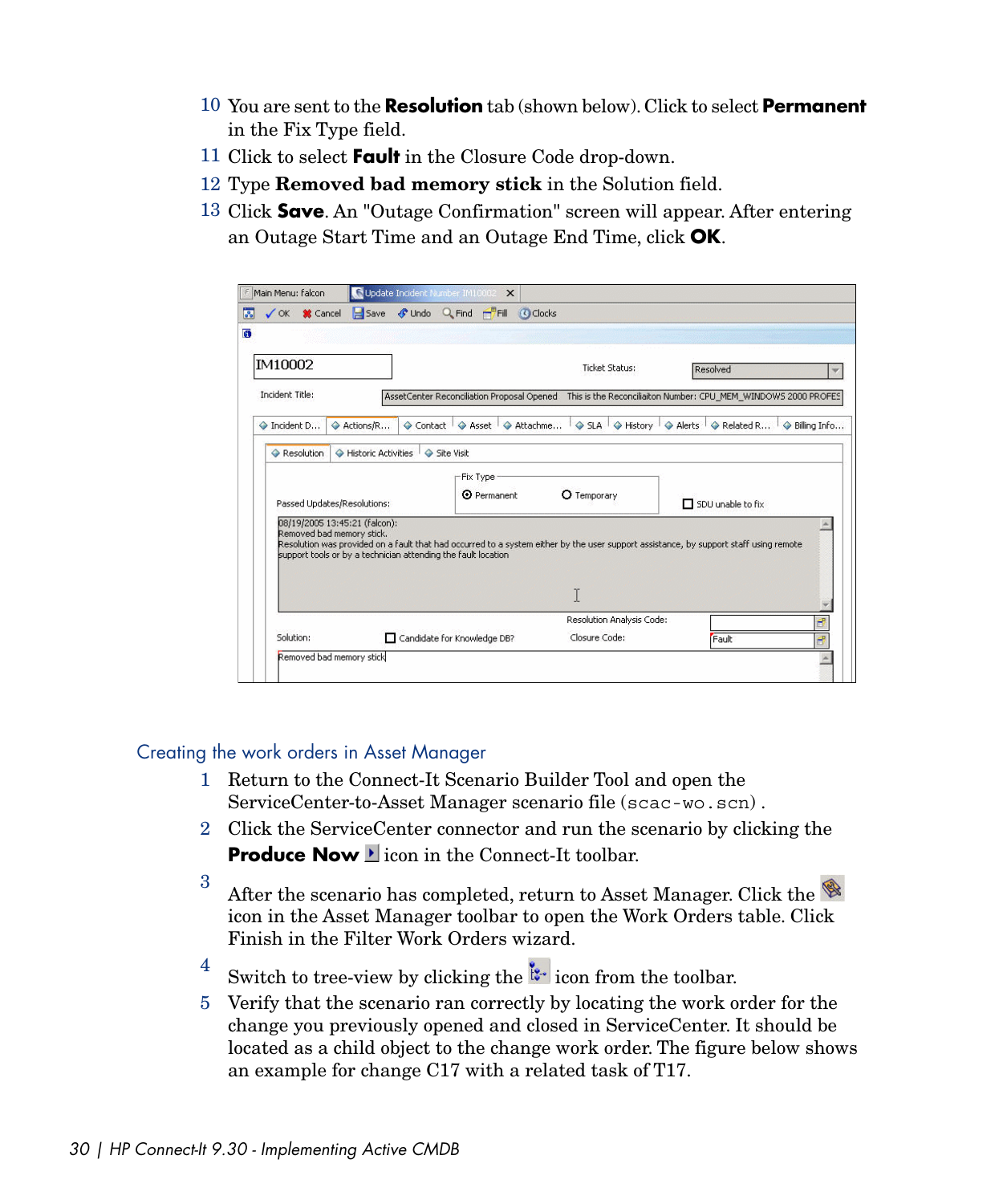6 Verify that the Asset field contains the WINDOWS 2000 PROFESSIONAL information that was entered as part of the original incident.

| File Edit Work orders Portfolio<br>Software<br>Procurement Contracts Finance Cable<br>Deployment Tools Administration Window           | Help                              | - 日 ×      |
|----------------------------------------------------------------------------------------------------------------------------------------|-----------------------------------|------------|
| 욥<br>$Q$ or<br>ၾွး<br>♨<br>Z<br>⊠<br>I (X)<br>$\bullet$                                                                                |                                   |            |
| $\triangle$ Title<br>Work order #<br>Model<br>Actual end<br>Int. technician                                                            |                                   | New        |
| T C11<br>Systems Admin 3, Systems Admin 3<br>Security<br>Security                                                                      |                                   |            |
| RFC<br>$T$ C12<br>RFC                                                                                                                  |                                   | Duplicate  |
| MAC<br>MAC<br>$T$ C13                                                                                                                  |                                   | Delete     |
| RFC - Advanced<br>RFC - Advanced<br>C14<br>Systems Admin 1, Systems Admin 1<br>т                                                       |                                   |            |
| C15<br>RFC<br>RFC                                                                                                                      |                                   |            |
| MAC<br>MAC<br>C16                                                                                                                      |                                   |            |
| Hardware<br>C17<br>Hardware<br>т                                                                                                       |                                   |            |
| T T16<br>HW remove<br>Helpdesk, Bob<br>HW remove<br>$\ddot{}$                                                                          |                                   |            |
| C <sub>2</sub><br>Application<br>Application                                                                                           |                                   |            |
| Hardware<br>Hardware<br>C <sub>3</sub><br>1100                                                                                         |                                   |            |
| <b>AAA0</b><br>$\sim$                                                                                                                  |                                   |            |
| 人役<br>Œ                                                                                                                                | 33/7                              |            |
|                                                                                                                                        |                                   |            |
| Work order #: C17<br>Priority:<br>т.                                                                                                   | $\overline{\phantom{a}}$          | Ą<br>Start |
| Notified on: 8/2/2005 12:00:00 PM<br>Status: Notified                                                                                  |                                   |            |
| ÷<br>Awaiting an asset<br>Expected resol.:                                                                                             |                                   | Use cons.  |
| Cable devices<br>Tracking Acquis.<br>Consumption<br>Cost<br>Cables<br>Traces   Adjustments<br>History<br>Documer<br>Preview<br>General |                                   |            |
| $QE +$<br>Model: Hardware<br>Type: Internal maintenance                                                                                |                                   |            |
| ID of link Model: /Work order/<br>Sequencing: 0                                                                                        | $\blacktriangle$                  |            |
|                                                                                                                                        |                                   |            |
| Title: Hardware<br>Parent work order:                                                                                                  | $\boxed{2}$<br>$Q_{\rm e}$        |            |
| <b>Identification</b>                                                                                                                  |                                   |            |
| Asset: m III 733 [WINDOWS 2000 PROFESSIONAL]<br>འ▣▾<br>Requester:                                                                      | $Q_{\rm c}$<br>e -                |            |
| $\square$<br>Field 1:<br>Location:                                                                                                     |                                   |            |
| Project                                                                                                                                |                                   |            |
| Project:                                                                                                                               | $\Box$<br>$\mathsf{Q}_\mathsf{c}$ |            |
| Problem; PDI shows a memory reduction.                                                                                                 | ×                                 |            |
|                                                                                                                                        |                                   |            |
|                                                                                                                                        | Ñ                                 | Close      |
| WINDOWS 2000 PROFESSIONAL<br>т<br>Hardware (C17)                                                                                       |                                   |            |
| PER_AC44_TEST/Admir Status access<br>Asset                                                                                             |                                   | 12:07 PM   |

7 Locate the work order for the closed task by expanding the change work order item. Click to select the task work order to open its related information.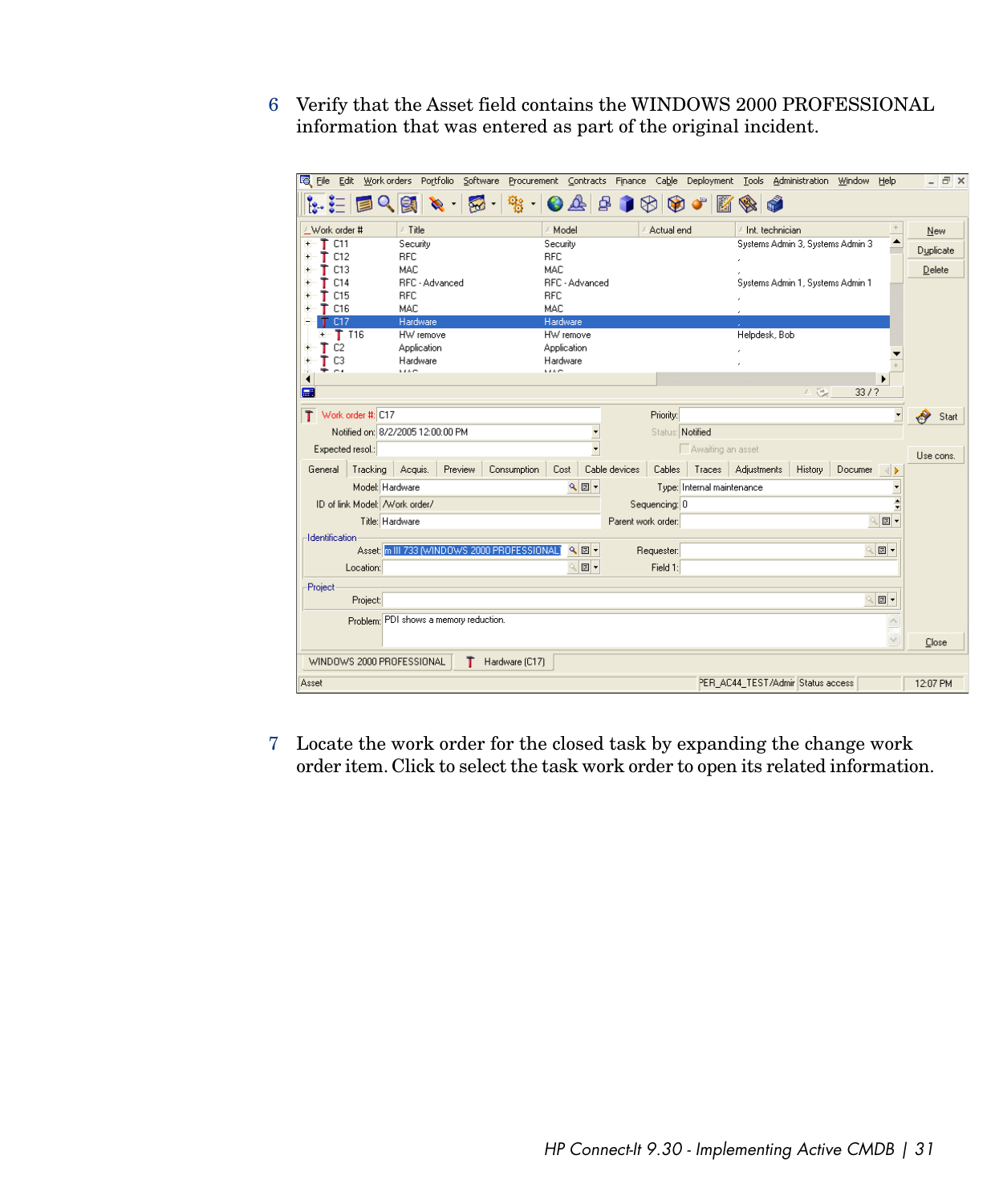8 Click the **Cost** tab to view the expense line (Figure 21). Verify that the Total Cost of Expenses was calculated correctly based on the information entered in ServiceCenter.



#### Closing the reconciliation proposal and updating the underlying record

- 1 Click **Portfolio -> Reconciliation Proposals** to open the reconciliation proposal list.
- 2 Locate the reconciliation proposal in the list that is related to the ServiceCenter incident you just closed.
- 3 Verify that the status of the reconciliation proposal is set to "Validated" and the memory value in "Selected Value" is set correctly (384), and that the buttons on the right for Use New Value, etc. have been removed. Important: Asset Manager sets the Selected Value to the new memory setting if the change in ServiceCenter was approved. If the change was denied, it sets the Selected Value to Reject the Reconciliation Proposal. If the incident was closed in ServiceCenter without ever opening a change record, the Selected Value is set to the old memory value.
- 4 Click Record and then click the **Hardware** tab. Verify that the memory has not been changed in the underlying record. This value is not updated until the next run of the HP Desktop Inventory-to-Asset Manager scenario (pdiac.scn). Click Close to return to the Reconciliation Proposal table.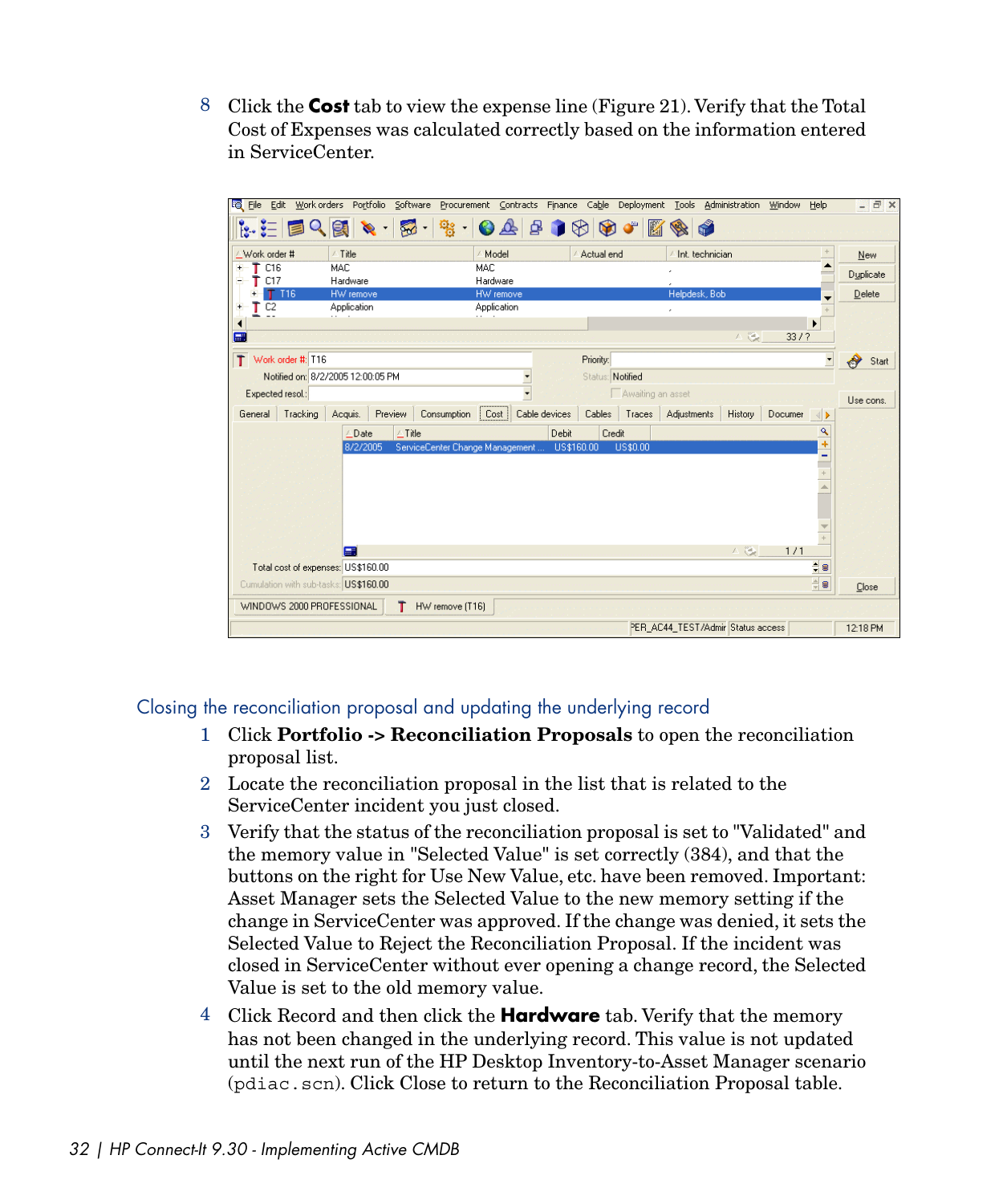- 5 Return to the Connect-It Scenario Builder Tool and open the HP Desktop Inventory-to-Asset Manager scenario file (pdiac.scn).
- $6$  To run the scenario, click the **Produce Now** licon in the Connect-It toolbar. Re-running this scenario updates the underlying record associated with the validated Reconciliation Proposal.
- 7 Return to Asset Manager, locate the Reconciliation Proposal record, click **Record**, and check the **Hardware** tab again to verify that the memory has been changed to 384.
- 8 You have now completed the test case of the Active CMDB Packaged Solution. Before implementing this package in production, conduct additional testing that is appropriate for your company and its requirements.

## Scheduling the scenarios

After you have thoroughly tested the packaged scenarios in your development environment, you schedule them for periodic execution on your production system. Hewlett-Packard recommends that you schedule them as frequently as necessary to maintain timely updates to your data without adversely affecting system performance.

#### Performance Considerations when Scheduling Updates

The HP Desktop Inventory (pdiac.scn) scenario moves data contained in newly discovered inventory files from HP Desktop Inventory to Asset Manager. Importing a large number of new inventory files during normal business hours could significantly slow down Asset Manager's performance. Taking this into consideration, Hewlett-Packard recommends that all scenarios be scheduled to run 4 to 5 times a day to ensure timely updates to your Asset Manager and ServiceCenter systems.

#### Conclusion

Information in a database helps support the day-to-day running of the organization.Accurate and reliable information is the key to operational success. Information lets you monitor and control individual processes that deliver services and manage assets. You use an Active CMDB to:

Reduce the amount of time spent opening, updating and closing incidents, problems and changes by providing a holistic, up-to-date view of the infrastructure. This avoids the need to investigate the assets involved in service delivery, and the relationships between them, for each and every issue or change.

Standardize processes and the data recorded throughout the organization to improve the accuracy of the information in the CMDB. This ensures that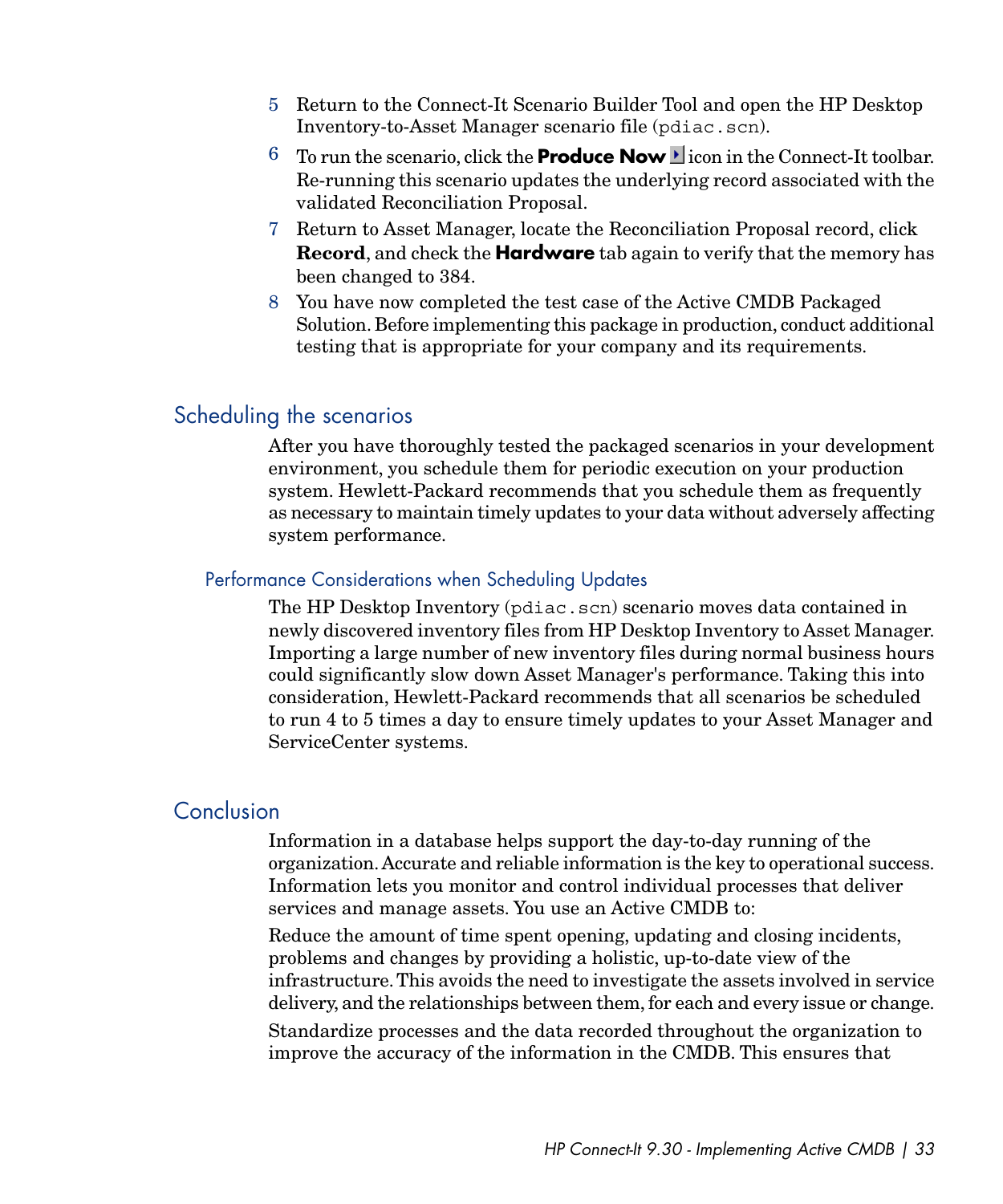management and process decisions are based on accurate, consistent quality information.

Adhere to the ITIL concept of continuous improvement, which ensures efficiency, optimizes value, and aligns costs with benefits delivered to customers. This can be accomplished only by defining the key performance indicators that are important to the individual process, and by measuring those KPIs with accurate data from our CMDB.

Hewlett-Packard customers have been most successful when taking a phased approach to rolling out ITIL processes and services, and by populating the CMDB only with the data required to support those processes. This is a more pragmatic approach than building a CMDB for everything and then rolling out processes.

<span id="page-33-0"></span>The Hewlett-Packard Active CMDB solution makes the ITIL concept of a Configuration Management Database practical by delivering the basic ITIL requirements for maintaining Configuration Items and their relationships.

# Appendix A - Configuring Asset Manager and ServiceCenter connectors

Asset Manager and ServiceCenter connectors must be configured to communicate with the systems in your environment. The following instructions explain how to configure each connector.

## Configuring the Asset Manager Connector

- 1 Right click the Asset Manager connector and click **Configure connector**.
- 2 The Configure the connector wizard opens. Click **Next** to go to the **Define connection parameters** panel.
- 3 Enter the appropriate Asset Manager Database Server, your login name and your password.
- 4 Click **Test** to verify your settings. After a successful test, click **Close**. Wait several seconds for Asset Manager to close the connection to the database.
- 5 On the next page of the wizard, select the **Expose the foreign keys of the tables** option.
- 6 Then click **Finish** to close the wizard.

## Configuring the ServiceCenter Connector

1 Right click on the ServiceCenter connector and select **Configure connector**.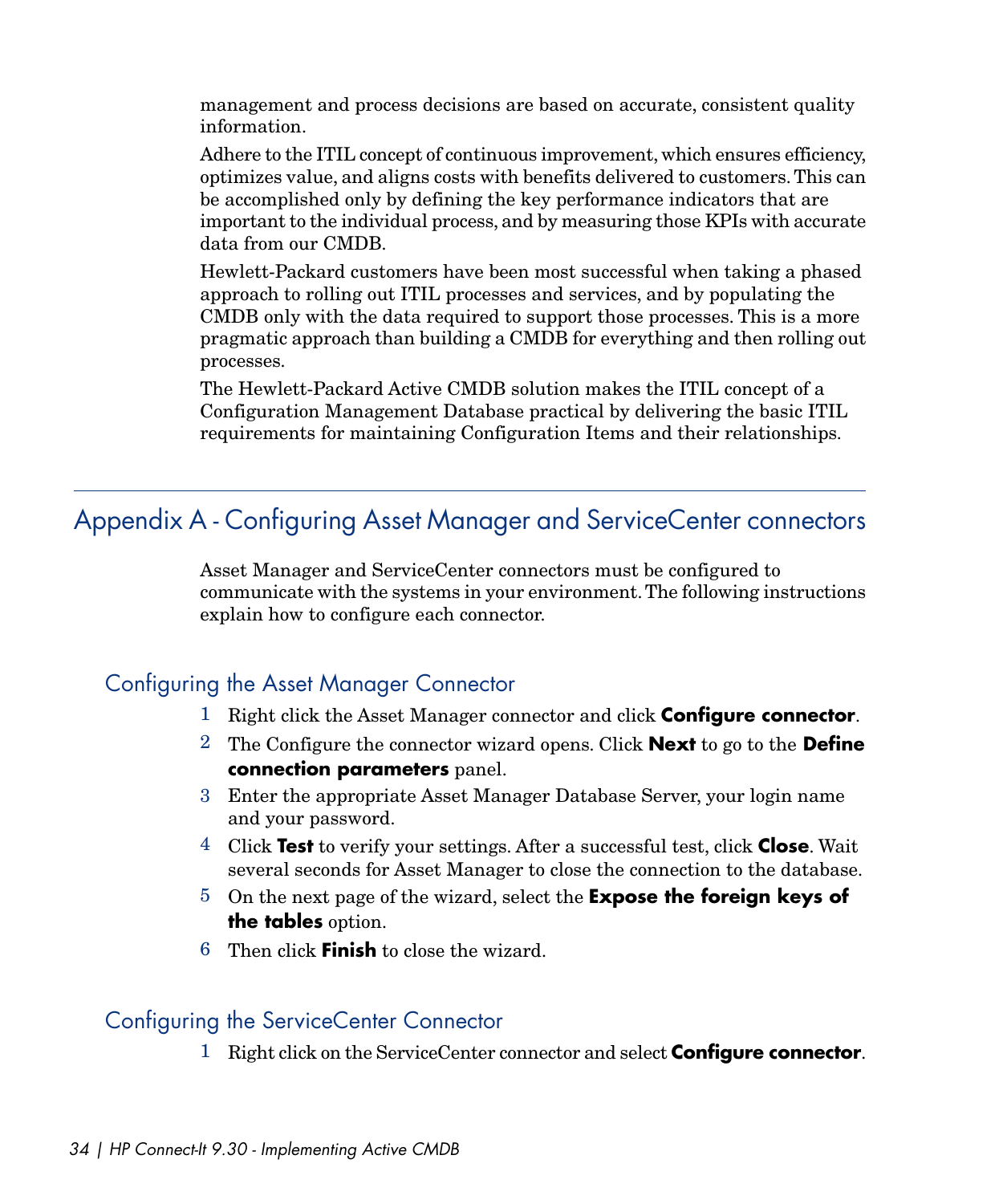- 2 The Configure the connector wizard will open. Click **Next** to go to the **Define connection parameters** panel.
- 3 Enter the appropriate ServiceCenter server, your login name, and your password.
- <span id="page-34-0"></span>4 Click the **Test** button to verify your settings. After a successful test, click **Close** and then click **Finish** to close the wizard.

# Appendix B - Connect-It log messages

When running the Connect-It scenarios, you may be alerted to errors as the scenarios run. These errors will vary depending on the tailoring that has been done on your ServiceCenter system. For this reason, corrections were not included with the package. The messages have however, been included in this Appendix so that you can determine whether or not they can be ignored.

■ Processing event 'CTSRQOPN'...

Description: There is already an event with the same name 'CTSRQOPN' but a different sequence number.This event will be ignored because it cannot be processed.

Explanation: The event has more than one sequence associated to it in ServiceCenter. This is just an informational message and has no effect on the processing of the CMDB scenarios.

■ Processing event 'ICMExample'...

Description: The table or linked table 'joinexample' associated with structure-collection type element 'scans' of the event 'ICMexample' not found.

Explanation: The ServiceCenter out of box example event map for ICM device types is missing the referenced join table. There is no effect on processing of CMDB scenarios.

■ Processing event 'SALESQUOTE'...

Description: No record in the 'event.map' table associated with event 'SALESQUOTE'.

Explanation: There is an event registration with no associated map records. There is no effect on processing of CMDB scenarios.

<sup>n</sup> Processing event 'approval'

Description: Event 'approval' has a name identical to that of a table. This event will be ignored because it cannot be processed.

Explanation There is an event registration that has the same name as a DBDICT. There is no effect on processing of CMDB scenarios.

 $\blacksquare$  Processing event 'nmpmc'...